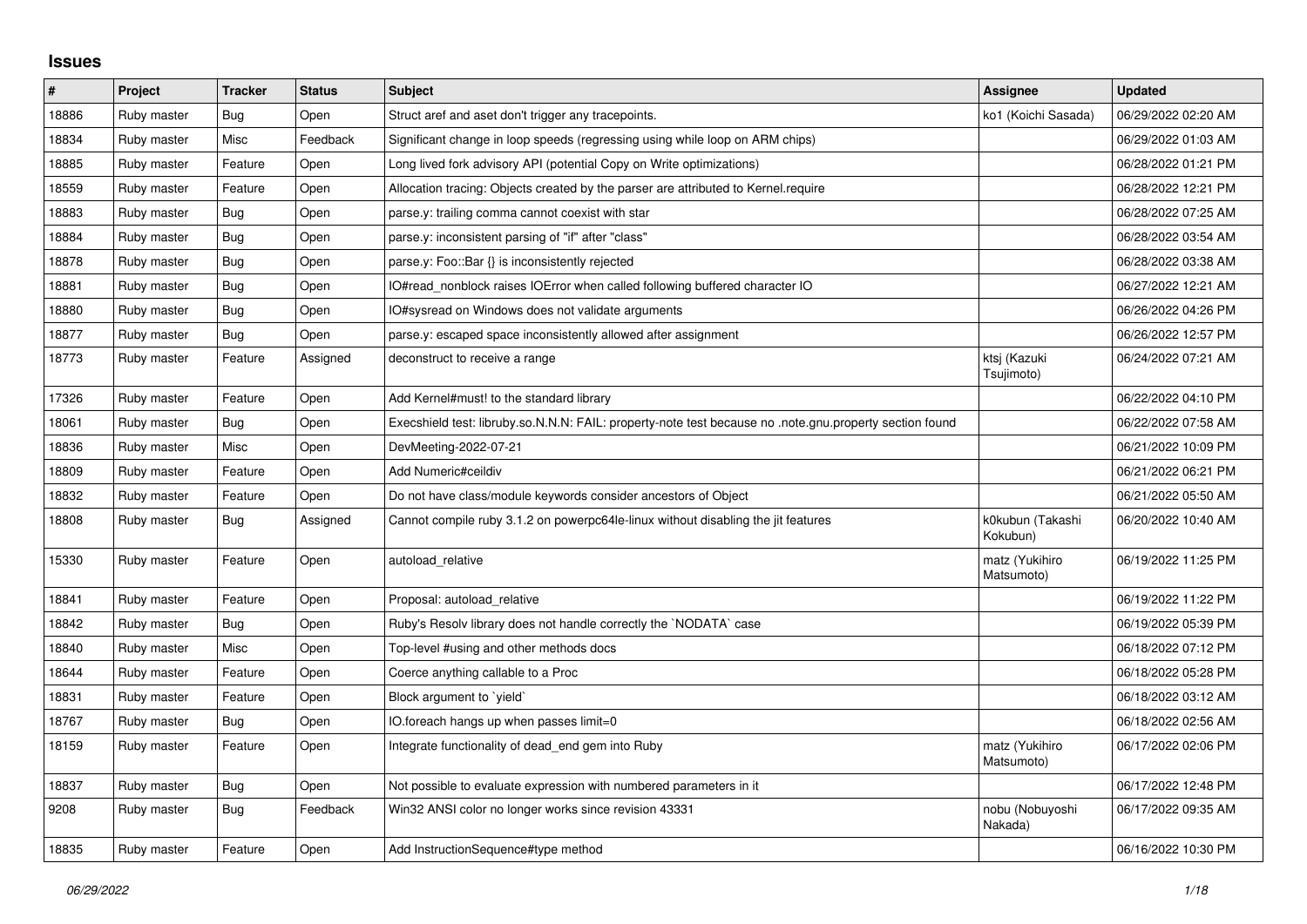| $\vert$ # | Project     | <b>Tracker</b> | <b>Status</b> | <b>Subject</b>                                                                                                     | <b>Assignee</b>                   | <b>Updated</b>      |
|-----------|-------------|----------------|---------------|--------------------------------------------------------------------------------------------------------------------|-----------------------------------|---------------------|
| 18691     | Ruby master | Misc           | Feedback      | An option to run `make rbconfig.rb` in a different directory                                                       |                                   | 06/16/2022 04:59 PM |
| 8973      | Ruby master | <b>Bug</b>     | Feedback      | Allow to configure archlibdir for multiarch                                                                        | nobu (Nobuyoshi<br>Nakada)        | 06/16/2022 08:22 AM |
| 18826     | Ruby master | Bug            | Open          | Symbol#to_proc inconsistent, sometimes calls private methods                                                       |                                   | 06/16/2022 07:27 AM |
| 18281     | Ruby master | Bug            | Open          | Ruby 3.1.0: gem uninstall -alx fails to uninstall debug                                                            |                                   | 06/16/2022 01:08 AM |
| 17525     | Ruby master | Feature        | Open          | Implement Happy Eyeballs Version 2 (RFC8305) in Socket.tcp                                                         | Glass_saga (Masaki<br>Matsushita) | 06/16/2022 01:08 AM |
| 17472     | Ruby master | Feature        | Open          | HashWithIndifferentAccess like Hash extension                                                                      |                                   | 06/16/2022 01:08 AM |
| 17468     | Ruby master | Feature        | Open          | Deprecate RUBY_DEVEL                                                                                               |                                   | 06/16/2022 01:08 AM |
| 16476     | Ruby master | Feature        | Open          | Socket.getaddrinfo cannot be interrupted by Timeout.timeout                                                        | Glass_saga (Masaki<br>Matsushita) | 06/16/2022 01:08 AM |
| 16005     | Ruby master | Feature        | Open          | A variation of Time.iso8601 that can parse yyyy-MM-dd HH:mm:ss                                                     |                                   | 06/16/2022 01:08 AM |
| 16495     | Ruby master | Feature        | Open          | Inconsistent quotes in error messages                                                                              | matz (Yukihiro<br>Matsumoto)      | 06/15/2022 04:21 PM |
| 18780     | Ruby master | Bug            | Open          | Incorrect binding receiver for C API rb_eval_string()                                                              |                                   | 06/15/2022 12:14 AM |
| 18825     | Ruby master | Feature        | Open          | Specialized instruction for "array literal + `.hash`"                                                              |                                   | 06/14/2022 05:24 PM |
| 8445      | Ruby master | Bug            | Assigned      | IO.open and IO#set_enconding does not support :fallback option                                                     | akr (Akira Tanaka)                | 06/14/2022 06:02 AM |
| 18816     | Ruby master | <b>Bug</b>     | Open          | Ractor segfaulting MacOS 12.4 (aarch64 / M1 processor)                                                             |                                   | 06/13/2022 01:46 PM |
| 17995     | Ruby master | Bug            | Open          | Slow down when mjit and Ractor are being used at same time                                                         | k0kubun (Takashi<br>Kokubun)      | 06/11/2022 04:02 AM |
| 18768     | Ruby master | <b>Bug</b>     | Open          | Inconsistent behavior of IO, StringIO and String each_line methods when return paragraph and chomp:<br>true passed |                                   | 06/10/2022 03:46 PM |
| 10213     | Ruby master | <b>Bug</b>     | Feedback      | bundled gems ignored by make install                                                                               | hsbt (Hiroshi<br>SHIBATA)         | 06/10/2022 09:55 AM |
| 9921      | Ruby master | <b>Bug</b>     | Feedback      | gmtime_r, win32.h, and <string></string>                                                                           |                                   | 06/10/2022 05:39 AM |
| 18822     | Ruby master | Feature        | Open          | Ruby lack a proper method to percent-encode strings for URIs (RFC 3986)                                            |                                   | 06/09/2022 02:42 PM |
| 18435     | Ruby master | <b>Bug</b>     | Open          | Calling `protected` on ancestor method changes result of `instance_methods(false)`                                 |                                   | 06/09/2022 10:23 AM |
| 18081     | Ruby master | <b>Bug</b>     | Feedback      | addr2line.c: Wrong section for `DW_AT_ranges`                                                                      |                                   | 06/09/2022 09:19 AM |
| 16597     | Ruby master | Feature        | Open          | missing poll()                                                                                                     |                                   | 06/09/2022 09:14 AM |
| 18121     | Ruby master | <b>Bug</b>     | Feedback      | addr2line.c: Endianness                                                                                            |                                   | 06/09/2022 09:13 AM |
| 18123     | Ruby master | <b>Bug</b>     | Feedback      | addr2line.c: Define `SHF_COMPRESSED`                                                                               |                                   | 06/09/2022 09:11 AM |
| 17656     | Ruby master | Bug            | Feedback      | Improper functions shown in C level backtrace information                                                          |                                   | 06/09/2022 08:40 AM |
| 18821     | Ruby master | Feature        | Open          | Expose Pattern Matching interfaces in core classes                                                                 |                                   | 06/09/2022 07:24 AM |
| 16143     | Ruby master | <b>Bug</b>     | Feedback      | BOM UTF-8 is not removed after rewind                                                                              |                                   | 06/09/2022 06:51 AM |
| 14607     | Ruby master | <b>Bug</b>     | Assigned      | Fix use of the rb_profile_frames start parameter                                                                   | ko1 (Koichi Sasada)               | 06/09/2022 06:12 AM |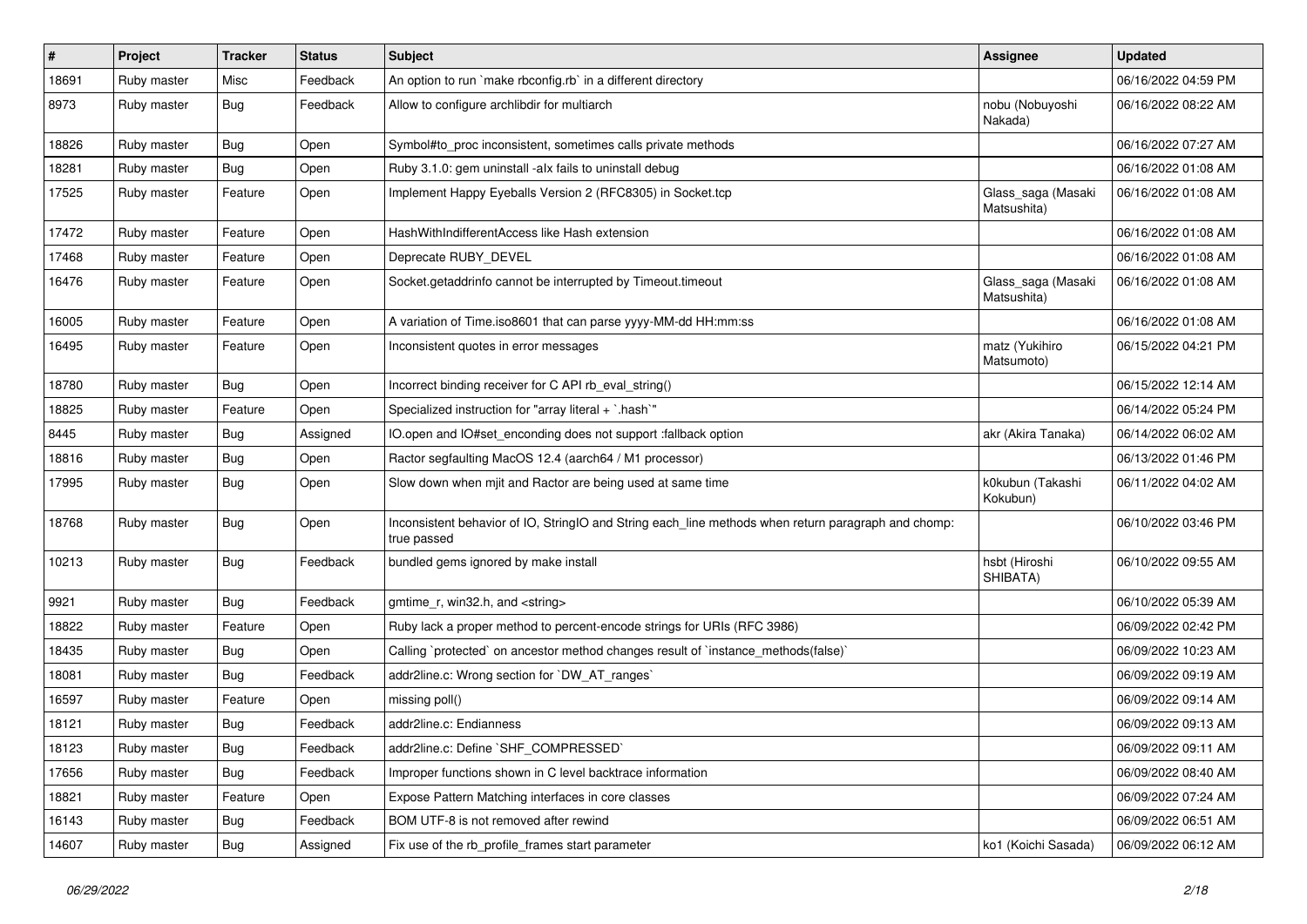| $\vert$ # | Project     | <b>Tracker</b> | <b>Status</b> | Subject                                                                                                                | <b>Assignee</b>               | <b>Updated</b>      |
|-----------|-------------|----------------|---------------|------------------------------------------------------------------------------------------------------------------------|-------------------------------|---------------------|
| 14434     | Ruby master | <b>Bug</b>     | Feedback      | IO#reopen fails after EPIPE                                                                                            |                               | 06/09/2022 05:33 AM |
| 18657     | Ruby master | Bug            | Open          | IRB raises exception when stdout is a pipe                                                                             |                               | 06/08/2022 03:34 PM |
| 18464     | Ruby master | Bug            | Assigned      | RUBY_INTERNAL_EVENT_NEWOBJ tracepoint causes an interpreter crash when combined with Ractors   ko1 (Koichi Sasada)     |                               | 06/08/2022 08:25 AM |
| 18796     | Ruby master | <b>Bug</b>     | Open          | GC compaction gets stuck on Mac OS when a debugger is attached                                                         |                               | 06/08/2022 08:25 AM |
| 18795     | Ruby master | <b>Bug</b>     | Open          | Verbose GC debug output with -DRGENGC_DEBUG=5 causes a crash                                                           |                               | 06/08/2022 08:24 AM |
| 18811     | Ruby master | <b>Bug</b>     | Feedback      | PTY I/O not working on AIX 7.x                                                                                         | kanemoto (Yutaka<br>Kanemoto) | 06/07/2022 07:18 AM |
| 18818     | Ruby master | Bug            | Open          | SEGV (Fiber scheduler?)                                                                                                | ioquatix (Samuel<br>Williams) | 06/06/2022 06:31 PM |
| 18770     | Ruby master | <b>Bug</b>     | Open          | Inconsistent behavior of IO/StringIO's each methods when called with nil as a separator, limit and chomp:<br>true      |                               | 06/06/2022 05:38 PM |
| 18790     | Ruby master | <b>Bug</b>     | Assigned      | cannot load such file -- digest (LoadError)                                                                            | hsbt (Hiroshi<br>SHIBATA)     | 06/06/2022 12:41 AM |
| 16150     | Ruby master | Feature        | Open          | Add a way to request a frozen string from to s                                                                         |                               | 06/03/2022 04:42 PM |
| 18815     | Ruby master | Feature        | Open          | instance_{eval,exec} vs Proc#>>                                                                                        |                               | 06/02/2022 05:17 PM |
| 18814     | Ruby master | Feature        | Open          | Ractor: add method to query incoming message queue size                                                                |                               | 06/02/2022 11:59 AM |
| 18812     | Ruby master | Feature        | Open          | Add ability to trace exit locations for YJIT                                                                           |                               | 06/01/2022 02:42 PM |
| 18658     | Ruby master | <b>Bug</b>     | Open          | Need openssl 3 support for Ubuntu 22.04 (Ruby 2.7.x and 3.0.x)                                                         | rhenium (Kazuki<br>Yamaguchi) | 05/30/2022 08:06 PM |
| 18613     | Ruby master | <b>Bug</b>     | Feedback      | Voluntary wanted: Some signal-related tests fail on FreeBSD 13                                                         | knu (Akinori MUSHA)           | 05/30/2022 01:43 AM |
| 18810     | Ruby master | <b>Bug</b>     | Open          | Make `Kernel#p` interruptable.                                                                                         | ioquatix (Samuel<br>Williams) | 05/30/2022 12:44 AM |
| 18608     | Ruby master | <b>Bug</b>     | Open          | require': cannot load such file -- ripper (LoadError) after `make distclean`                                           |                               | 05/27/2022 04:10 AM |
| 18444     | Ruby master | <b>Bug</b>     | Open          | Trapped TSTP causes a locking deadlock in 3.0.3 onward                                                                 |                               | 05/26/2022 10:29 PM |
| 18286     | Ruby master | <b>Bug</b>     | Open          | Universal arm64/x86_84 binary built on an x86_64 machine segfaults/is killed on arm64                                  |                               | 05/26/2022 09:45 PM |
| 18678     | Ruby master | <b>Bug</b>     | Open          | Crash on Mac - vm_call0_cfunc_with_frame                                                                               |                               | 05/26/2022 05:40 PM |
| 18785     | Ruby master | Bug            | Feedback      | RbConfig::MAKEFILE_CONFIG["warnflags"] contains "-Wno-cast-function-type" which is not compatible<br>with clang 13.0.0 |                               | 05/25/2022 06:39 PM |
| 18805     | Ruby master | Bug            | Open          | IO::Buffer is inconsistent when returning a string from an empty buffer                                                |                               | 05/25/2022 12:45 PM |
| 14602     | Ruby master | Feature        | Open          | Version of dig that raises error if a key is not present                                                               |                               | 05/25/2022 12:02 PM |
| 18804     | Ruby master | Bug            | Open          | Invalid line number for putnil instruction                                                                             |                               | 05/25/2022 09:22 AM |
| 18799     | Ruby master | <b>Bug</b>     | Open          | Refinement#import_methods vs attr_reader                                                                               |                               | 05/25/2022 06:50 AM |
| 18798     | Ruby master | Feature        | Open          | 'UnboundMethod#==' with inherited classes                                                                              |                               | 05/25/2022 12:32 AM |
| 18761     | Ruby master | Misc           | Open          | provide an example wasm project                                                                                        | katei (Yuta Saito)            | 05/23/2022 11:01 AM |
| 18797     | Ruby master | <b>Bug</b>     | Open          | Third argument to Regexp.new is a bit broken                                                                           |                               | 05/23/2022 10:11 AM |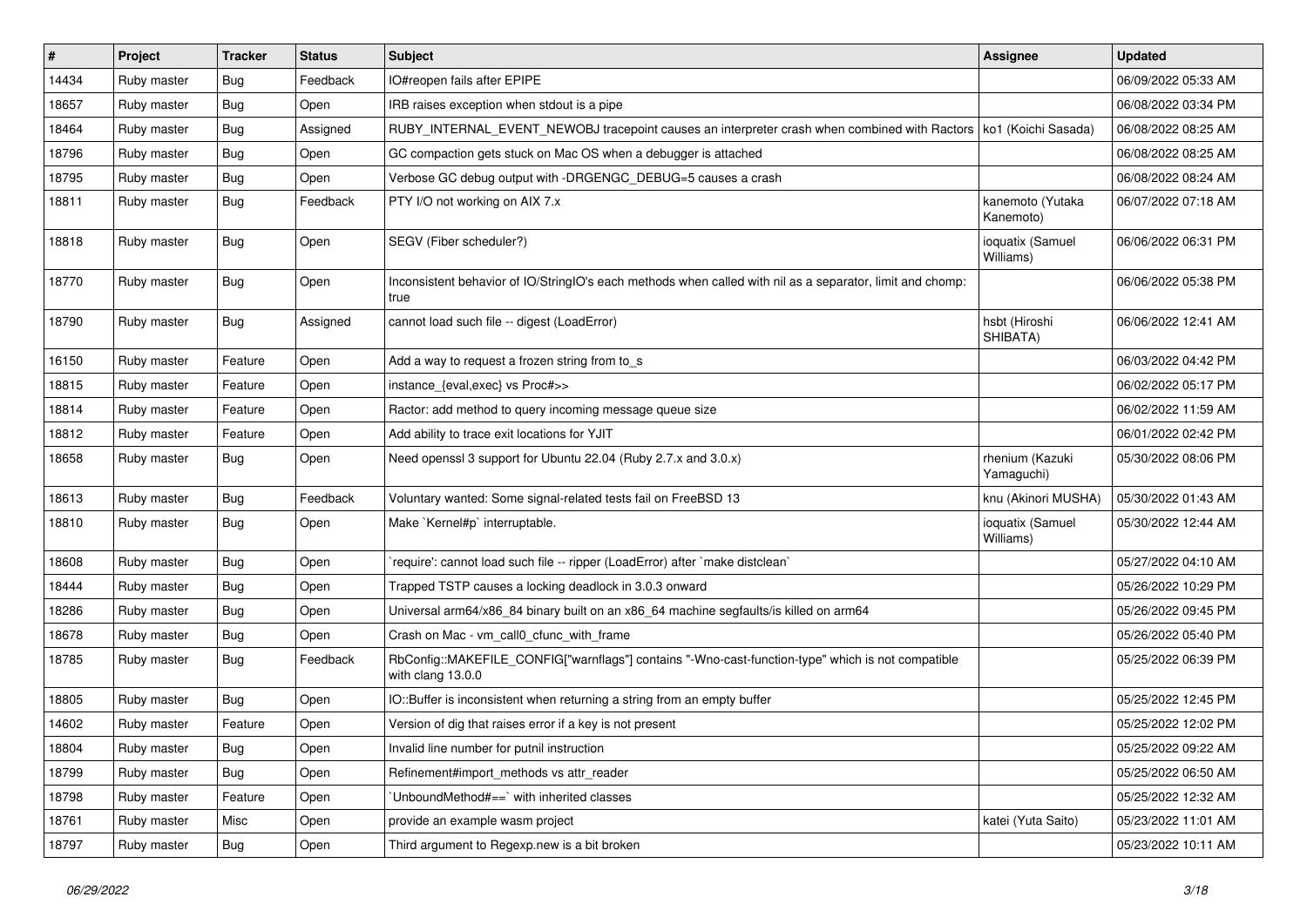| $\vert$ # | Project     | <b>Tracker</b> | <b>Status</b> | Subject                                                                                  | <b>Assignee</b>     | <b>Updated</b>      |
|-----------|-------------|----------------|---------------|------------------------------------------------------------------------------------------|---------------------|---------------------|
| 16829     | Ruby master | <b>Bug</b>     | Open          | Exceptions raised from within an enumerated method lose part of their stacktrace         |                     | 05/20/2022 07:25 PM |
| 18794     | Ruby master | Bug            | Open          | Windows ucrt - intermittent SEGV TestObjSpace#test_reachable_objects_during_iteration    |                     | 05/20/2022 05:19 PM |
| 18774     | Ruby master | Feature        | Open          | Add Queue#pop(timeout:)                                                                  |                     | 05/20/2022 12:27 AM |
| 17996     | Ruby master | <b>Bug</b>     | Open          | Cygwin: thread + pipe behavior since Ruby 2.6                                            | cruby-cygwin        | 05/19/2022 08:20 AM |
| 17882     | Ruby master | Bug            | Assigned      | bootstraptest/test_ractor.rb:224 segfaults on Cygwin                                     | cruby-cygwin        | 05/19/2022 08:20 AM |
| 15334     | Ruby master | <b>Bug</b>     | Open          | child_info_fork::abort: address space needed by 'emoji_iso2022_kddi.so' on cygwin        | cruby-cygwin        | 05/19/2022 08:20 AM |
| 15097     | Ruby master | <b>Bug</b>     | Open          | Gem install fails on Ruby 2.5.1 with Cygwin (get_dns_server_list undefined)              | cruby-cygwin        | 05/19/2022 08:20 AM |
| 13999     | Ruby master | Bug            | Assigned      | Cygwin DDD ripper_state_lex.rb DDDDDDDD                                                  | cruby-cygwin        | 05/19/2022 08:20 AM |
| 12506     | Ruby master | <b>Bug</b>     | Assigned      | On cygwin, Feature #5994 does not work                                                   | cruby-cygwin        | 05/19/2022 08:20 AM |
| 12445     | Ruby master | <b>Bug</b>     | Assigned      | Testing TestIO#test_open_fifo_does_not_block_other_threads results in deadlock on cygwin | cruby-cygwin        | 05/19/2022 08:20 AM |
| 12444     | Ruby master | Bug            | Assigned      | Segmentation fault when running TestException#test_machine_stackoverflow on cygwin       | cruby-cygwin        | 05/19/2022 08:20 AM |
| 12442     | Ruby master | <b>Bug</b>     | Assigned      | TestArgf#test_textmode fails on cygwin                                                   | cruby-cygwin        | 05/19/2022 08:20 AM |
| 12440     | Ruby master | <b>Bug</b>     | Feedback      | make test-all is not working on cygwin                                                   | cruby-cygwin        | 05/19/2022 08:20 AM |
| 11840     | Ruby master | <b>Bug</b>     | Open          | Error with "make check" on Cygwin                                                        | cruby-cygwin        | 05/19/2022 08:20 AM |
| 9409      | Ruby master | <b>Bug</b>     | Open          | Cygwin I "filesystem" I encoding IIIIIIIIIIIII                                           | cruby-cygwin        | 05/19/2022 08:20 AM |
| 18783     | Ruby master | Bug            | Open          | OptionParser should recognize "-" as an optional argument                                |                     | 05/19/2022 12:15 AM |
| 18782     | Ruby master | <b>Bug</b>     | Open          | Race conditions in autoload when loading the same feature with multiple threads.         |                     | 05/18/2022 09:22 PM |
| 18751     | Ruby master | Bug            | Open          | Regression on master for Method#== when comparing public with private method             |                     | 05/18/2022 01:27 AM |
| 18789     | Ruby master | <b>Bug</b>     | Open          | make test-bundled-gems failed after make install                                         |                     | 05/18/2022 01:01 AM |
| 18784     | Ruby master | <b>Bug</b>     | Open          | FileUtils.rm_f` and `FileUtils.rm_rf` should not mask exceptions                         |                     | 05/16/2022 09:04 AM |
| 17363     | Ruby master | Feature        | Assigned      | Timeouts                                                                                 | ko1 (Koichi Sasada) | 05/14/2022 09:06 AM |
| 17316     | Ruby master | Feature        | Open          | On memoization                                                                           |                     | 05/13/2022 11:32 AM |
| 18776     | Ruby master | Feature        | Open          | <b>Object Shapes</b>                                                                     |                     | 05/13/2022 01:11 AM |
| 18654     | Ruby master | Feature        | Open          | Enhancements to prettyprint                                                              | akr (Akira Tanaka)  | 05/12/2022 01:44 PM |
| 18642     | Ruby master | Feature        | Open          | Named ripper fields                                                                      |                     | 05/12/2022 01:37 PM |
| 18763     | Ruby master | <b>Bug</b>     | Open          | The configure option "--with-openssl-dir" has lower precedence than pkg-config           |                     | 05/11/2022 11:39 AM |
| 18690     | Ruby master | Feature        | Open          | Allow `Kernel#then` to take arguments                                                    |                     | 05/10/2022 06:16 PM |
| 18764     | Ruby master | <b>Bug</b>     | Open          | Build Error when Using msys2-mingw64 and Ruby 3.2                                        |                     | 05/10/2022 06:48 AM |
| 18384     | Ruby master | Feature        | Open          | Pattern Match Object                                                                     |                     | 05/07/2022 06:01 PM |
| 18762     | Ruby master | Feature        | Open          | Add an Array#undigits that compliments Integer#digits                                    |                     | 05/03/2022 08:08 PM |
| 18760     | Ruby master | Bug            | Open          | Ractors vs "skynet" microbenchmark                                                       |                     | 05/02/2022 11:36 PM |
| 18750     | Ruby master | <b>Bug</b>     | Feedback      | Segmentation fault on SIGINT when waiting in TracePoint handler                          |                     | 04/29/2022 10:47 AM |
| 18758     | Ruby master | <b>Bug</b>     | Open          | Ruby fails to build on M1 Mac when x86 Homebrew is installed                             |                     | 04/28/2022 03:19 PM |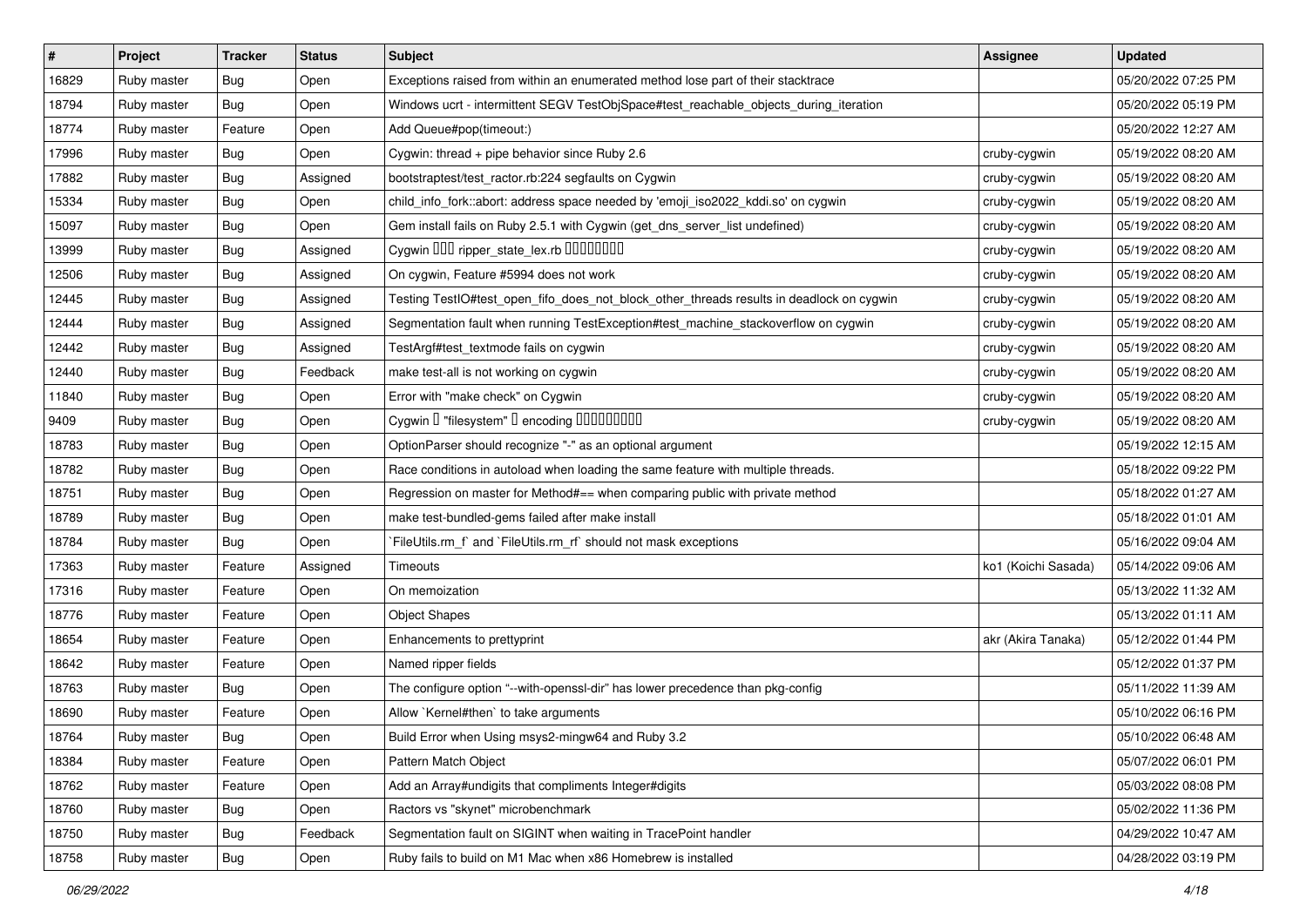| $\vert$ # | Project     | <b>Tracker</b> | <b>Status</b> | <b>Subject</b>                                                                                       | <b>Assignee</b>              | <b>Updated</b>      |
|-----------|-------------|----------------|---------------|------------------------------------------------------------------------------------------------------|------------------------------|---------------------|
| 18759     | Ruby master | Bug            | Open          | snapshot-ruby 2 7: test failure on macos-12                                                          |                              | 04/28/2022 12:18 AM |
| 18757     | Ruby master | Feature        | Open          | Introduce %R percent literal for anchored regular expression patterns                                |                              | 04/27/2022 05:30 PM |
| 18740     | Ruby master | Bug            | Open          | Use of rightward assignment changes line number needed for line-targeted TracePoint                  |                              | 04/27/2022 09:56 AM |
| 18685     | Ruby master | Feature        | Open          | Enumerator.product: Cartesian product of enumerables                                                 |                              | 04/26/2022 07:02 AM |
| 18133     | Ruby master | Bug            | Assigned      | LTO: TestGCCompact#test_ast_compacts segfaults on i686                                               |                              | 04/23/2022 04:19 PM |
| 18731     | Ruby master | <b>Bug</b>     | Open          | Parallel test-all sometimes does not run at all some tests                                           |                              | 04/23/2022 12:58 PM |
| 18737     | Ruby master | Bug            | Open          | Windows 'require' is case independent                                                                |                              | 04/22/2022 06:18 PM |
| 18683     | Ruby master | Feature        | Open          | Allow to create hashes with a specific capacity.                                                     |                              | 04/22/2022 02:34 PM |
| 18622     | Ruby master | <b>Bug</b>     | Open          | const_get still looks in Object, while lexical constant lookup no longer does                        |                              | 04/22/2022 11:26 AM |
| 18567     | Ruby master | Bug            | Open          | Depending on default gems in stdlib gems when not needed considered harmful                          | hsbt (Hiroshi<br>SHIBATA)    | 04/21/2022 04:45 PM |
| 18668     | Ruby master | Feature        | Open          | Merge `io-nonblock` gems into core                                                                   |                              | 04/21/2022 10:02 AM |
| 18630     | Ruby master | Feature        | Open          | Introduce general 'IO#timeout' and 'IO#timeout='for all (non-)blocking operations.                   |                              | 04/21/2022 09:36 AM |
| 18677     | Ruby master | <b>Bug</b>     | Assigned      | BigDecimal#power (**) returns FloatDomainError when passing an infinite parameter                    | mrkn (Kenta Murata)          | 04/20/2022 02:04 AM |
| 18743     | Ruby master | Bug            | Open          | Enumerator#next / peek re-use each others stacktraces                                                |                              | 04/19/2022 02:42 PM |
| 18726     | Ruby master | Misc           | Open          | CI Error on c99 and c2x                                                                              | shyouhei (Shyouhei<br>Urabe) | 04/19/2022 09:05 AM |
| 10548     | Ruby master | Feature        | Open          | remove callcc (Callcc is now going obsoleted. Please use Fiber.)                                     |                              | 04/18/2022 09:07 AM |
| 18738     | Ruby master | <b>Bug</b>     | Open          | IRB can't recognize heredoc after words                                                              |                              | 04/18/2022 12:00 AM |
| 18727     | Ruby master | Bug            | Assigned      | Make failed on x86_64-cygwin (LoadError)                                                             | peterzhu2118 (Peter<br>Zhu)  | 04/16/2022 05:15 AM |
| 18736     | Ruby master | Feature        | Open          | self-p for method chain                                                                              |                              | 04/15/2022 11:09 AM |
| 18733     | Ruby master | Bug            | Open          | Ruby GC problems cause performance issue with Ractor                                                 |                              | 04/15/2022 09:13 AM |
| 18725     | Ruby master | Misc           | Open          | IO#write and IO#wait_writable block for write pipe if read pipe is closed in other thread on OpenBSD |                              | 04/13/2022 11:20 PM |
| 17849     | Ruby master | Feature        | Open          | Fix Timeout.timeout so that it can be used in threaded Web servers                                   | matz (Yukihiro<br>Matsumoto) | 04/10/2022 06:26 AM |
| 18686     | Ruby master | Bug            | Open          | Regexp supporting unexpected age properties in Ruby < 3.2                                            |                              | 04/08/2022 06:52 PM |
| 18455     | Ruby master | <b>Bug</b>     | Open          | IO#close` has poor performance and difficult to understand semantics.                                |                              | 04/04/2022 02:02 AM |
| 18675     | Ruby master | Feature        | Open          | Add new exception class for resolv timeouts                                                          |                              | 04/01/2022 11:22 PM |
| 16978     | Ruby master | Feature        | Open          | Ruby should not use realpath for __FILE__                                                            | nobu (Nobuyoshi<br>Nakada)   | 04/01/2022 11:30 AM |
| 18674     | Ruby master | <b>Bug</b>     | Open          | Build failure `make up` with WSL2                                                                    |                              | 04/01/2022 08:51 AM |
| 18605     | Ruby master | Bug            | Open          | Fails to run on (newer) 32bit Windows with ucrt                                                      |                              | 04/01/2022 07:52 AM |
| 18594     | Ruby master | Feature        | Open          | Add a #to_h method on URI::Generic                                                                   |                              | 03/31/2022 01:18 PM |
| 18247     | Ruby master | <b>Bug</b>     | Open          | weird results for `Array#slice` or `Array#[]` with argument of type `Enumerator::ArithmeticSequence` |                              | 03/30/2022 11:05 PM |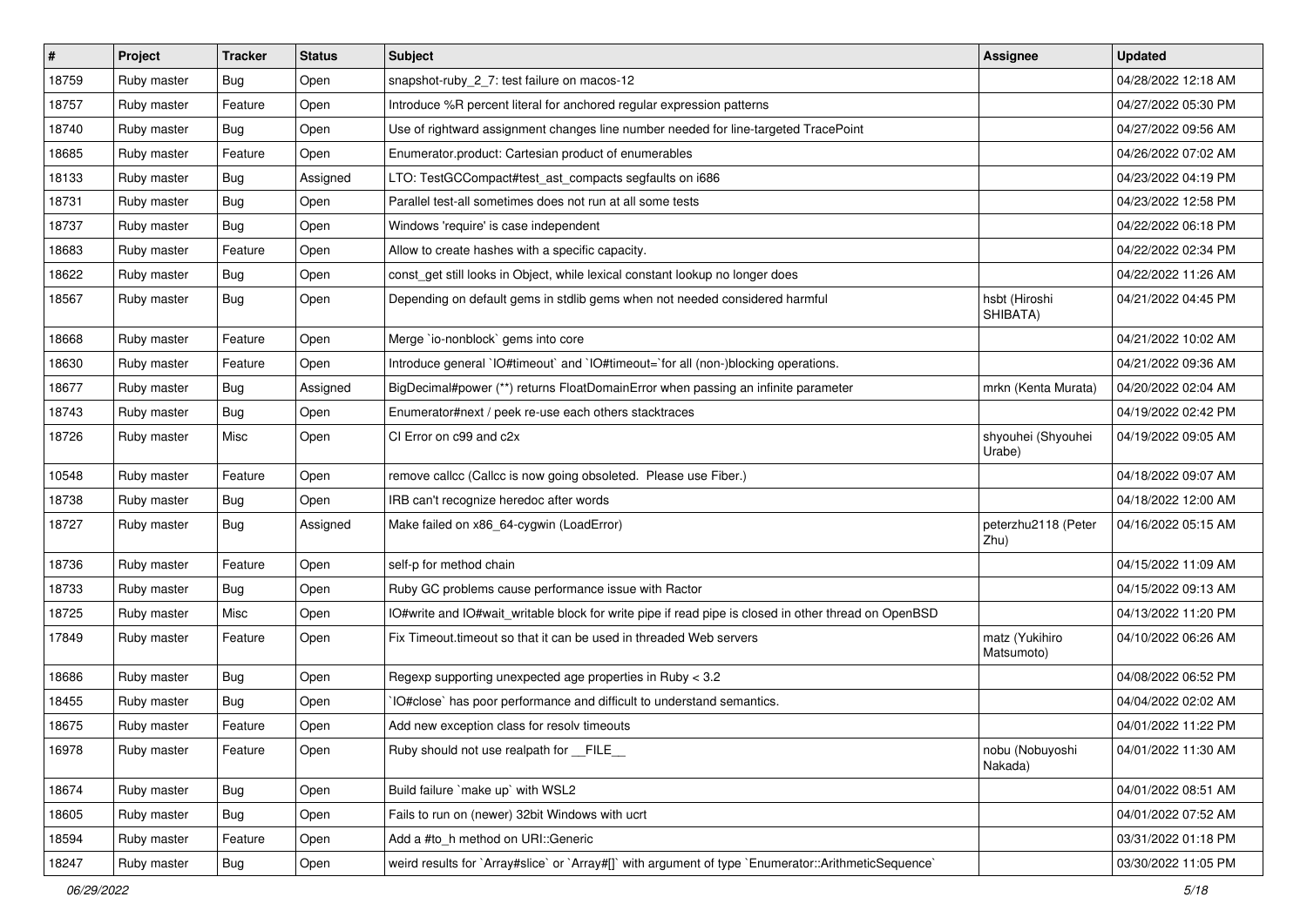| $\sharp$ | Project     | <b>Tracker</b> | <b>Status</b> | <b>Subject</b>                                                                                                          | <b>Assignee</b>            | <b>Updated</b>      |
|----------|-------------|----------------|---------------|-------------------------------------------------------------------------------------------------------------------------|----------------------------|---------------------|
| 18396    | Ruby master | <b>Bug</b>     | Open          | An unexpected "hash value omission" syntax error when without parentheses call expr follows                             |                            | 03/29/2022 09:58 PM |
| 18666    | Ruby master | <b>Bug</b>     | Open          | No rule to make target 'yaml/yaml.h', needed by 'api.o'                                                                 | hsbt (Hiroshi<br>SHIBATA)  | 03/29/2022 11:17 AM |
| 18571    | Ruby master | Feature        | Assigned      | Removed the bundled sources from release package after Ruby 3.2                                                         | hsbt (Hiroshi<br>SHIBATA)  | 03/28/2022 06:23 AM |
| 18661    | Ruby master | <b>Bug</b>     | Open          | Net::HTTP behavior changed between 2.6 and 3.1 on windows.                                                              |                            | 03/25/2022 01:57 PM |
| 18659    | Ruby master | Feature        | Open          | Create a Binding at the time of an exception and make it available to Rescue                                            |                            | 03/25/2022 10:55 AM |
| 18179    | Ruby master | Feature        | Open          | Add Math methods to Numeric                                                                                             |                            | 03/24/2022 02:54 PM |
| 18462    | Ruby master | Feature        | Open          | Proposal to merge WASI based WebAssembly support                                                                        |                            | 03/24/2022 03:05 AM |
| 18371    | Ruby master | Misc           | Assigned      | Release branches (release information in general)                                                                       | naruse (Yui NARUSE)        | 03/23/2022 10:32 PM |
| 18553    | Ruby master | <b>Bug</b>     | Open          | Memory leak on compiling method call with kwargs                                                                        | ko1 (Koichi Sasada)        | 03/23/2022 09:34 PM |
| 18651    | Ruby master | <b>Bug</b>     | Open          | oob access in CP51932 -> CP50220 transcoder                                                                             | akr (Akira Tanaka)         | 03/23/2022 01:17 PM |
| 18639    | Ruby master | Feature        | Open          | Update Unicode data to Unicode Version 15.0.0                                                                           | duerst (Martin Dürst)      | 03/22/2022 07:38 PM |
| 17548    | Ruby master | Feature        | Open          | Need simple way to include symlink directories in Dir.glob                                                              |                            | 03/21/2022 01:35 PM |
| 17196    | Ruby master | <b>Bug</b>     | Assigned      | Segmentation Fault with Socket#close in Ractors                                                                         | ko1 (Koichi Sasada)        | 03/20/2022 01:52 PM |
| 18640    | Ruby master | Feature        | Open          | default empty string argument for `String#sub` and `String#sub!`, e.g. `"hello".sub("I")`                               |                            | 03/19/2022 02:33 AM |
| 18648    | Ruby master | Feature        | Feedback      | ruby2_keywords and  name arguments with impossible names                                                                |                            | 03/18/2022 06:25 PM |
| 18647    | Ruby master | Feature        | Open          | Non-recursive option for iseq-targeted Tracepoints in ruby 2.6+                                                         |                            | 03/18/2022 09:41 AM |
| 18576    | Ruby master | Feature        | Open          | Rename `ASCII-8BIT` encoding to `BINARY`                                                                                |                            | 03/17/2022 03:06 PM |
| 18583    | Ruby master | Feature        | Open          | Pattern-matching: API for custom unpacking strategies?                                                                  |                            | 03/17/2022 01:10 PM |
| 18614    | Ruby master | Bug            | Open          | Error (busy loop) in<br>TestGemCommandsSetupCommand#test_destdir_flag_does_not_try_to_write_to_the_default_gem_hom<br>e | hsbt (Hiroshi<br>SHIBATA)  | 03/17/2022 01:03 AM |
| 15592    | Ruby master | Feature        | Open          | mode where "autoload" behaves like an immediate "require"                                                               |                            | 03/16/2022 09:58 AM |
| 18623    | Ruby master | <b>Bug</b>     | Open          | make runnable' does not work                                                                                            | nobu (Nobuyoshi<br>Nakada) | 03/16/2022 01:28 AM |
| 18617    | Ruby master | Feature        | Open          | Allow multiples keys in Hash#[] acting like Hash#dig                                                                    |                            | 03/10/2022 01:36 PM |
| 18580    | Ruby master | <b>Bug</b>     | Open          | Range#include? inconsistency for beginless String ranges                                                                |                            | 03/09/2022 10:22 PM |
| 18616    | Ruby master | <b>Bug</b>     | Open          | Error with clang(1) on MacOS due to _declspec()                                                                         |                            | 03/09/2022 10:50 AM |
| 18607    | Ruby master | Bug            | Feedback      | Ruby 2.7.5 fails to configure on macOS Monterey on mac with M1 Pro                                                      |                            | 03/04/2022 01:08 PM |
| 18476    | Ruby master | <b>Bug</b>     | Open          | Call to require stuck forever after receiving EAGAIN on writev when running with zeus                                   |                            | 02/28/2022 02:55 PM |
| 18603    | Ruby master | Feature        | Open          | Allow syntax like obj.method(arg)=value                                                                                 |                            | 02/27/2022 05:04 PM |
| 18597    | Ruby master | Feature        | Open          | Strings need a named method like 'dup' that doesn't duplicate if receiver is mutable                                    |                            | 02/26/2022 11:56 PM |
| 18169    | Ruby master | <b>Bug</b>     | Assigned      | Local copies of gemified libraries are being released out of sync with their gems                                       | hsbt (Hiroshi<br>SHIBATA)  | 02/25/2022 05:40 PM |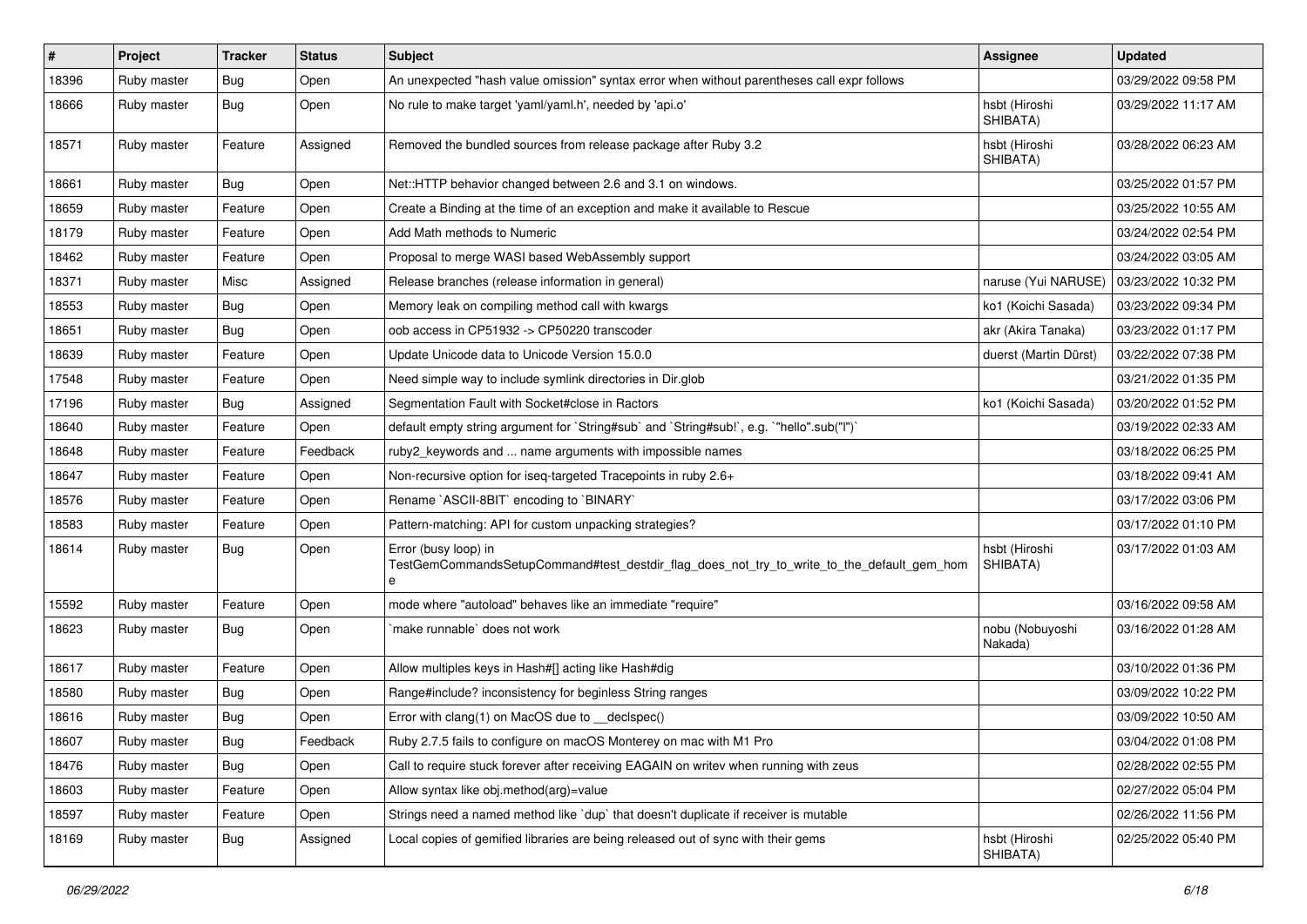| #     | Project     | <b>Tracker</b> | <b>Status</b> | <b>Subject</b>                                                                                                 | Assignee                    | <b>Updated</b>      |
|-------|-------------|----------------|---------------|----------------------------------------------------------------------------------------------------------------|-----------------------------|---------------------|
| 18601 | Ruby master | Bug            | Open          | Invalid byte sequences in Big5 encodings                                                                       | duerst (Martin Dürst)       | 02/23/2022 07:59 AM |
| 18498 | Ruby master | Feature        | Open          | Introduce a public WeakKeysMap that compares by equality                                                       |                             | 02/20/2022 04:06 PM |
| 18593 | Ruby master | Feature        | Open          | Add back URI.escape                                                                                            |                             | 02/18/2022 07:45 PM |
| 16989 | Ruby master | Feature        | Open          | Sets: need $\Psi$                                                                                              | knu (Akinori MUSHA)         | 02/18/2022 02:57 AM |
| 18568 | Ruby master | Feature        | Open          | Explore lazy RubyGems boot to reduce need for --disable-gems                                                   |                             | 02/17/2022 07:15 AM |
| 18587 | Ruby master | Misc           | Open          | What was the reason behind Ruby choosing SipHash for Hash?                                                     |                             | 02/17/2022 12:02 AM |
| 18463 | Ruby master | Feature        | Open          | Random number generation with xoshiro                                                                          |                             | 02/13/2022 09:12 AM |
| 16122 | Ruby master | Feature        | Feedback      | Struct::Value: simple immutable value object                                                                   |                             | 02/12/2022 09:54 PM |
| 18257 | Ruby master | <b>Bug</b>     | Open          | rb_mRubyVMFrozenCore is broken by GC run                                                                       |                             | 02/10/2022 12:36 PM |
| 18572 | Ruby master | Bug            | Assigned      | Performance regression when invoking refined methods                                                           | ko1 (Koichi Sasada)         | 02/10/2022 12:48 AM |
| 18573 | Ruby master | Feature        | Open          | Object#pack1                                                                                                   |                             | 02/08/2022 08:51 AM |
| 18438 | Ruby master | Feature        | Open          | Add `Exception#additional_message` to show additional error information                                        |                             | 02/07/2022 02:55 AM |
| 18368 | Ruby master | Feature        | Open          | Range#step semantics for non-Numeric ranges                                                                    |                             | 02/02/2022 03:42 PM |
| 18564 | Ruby master | Feature        | Open          | Add Exception#detailed_message                                                                                 | mame (Yusuke<br>Endoh)      | 02/01/2022 08:06 PM |
| 16512 | Ruby master | Misc           | Assigned      | Improving `www.ruby-lang.org` reference by merging with `rubyreferences.github.io`                             | zverok (Victor<br>Shepelev) | 02/01/2022 12:28 PM |
| 18402 | Ruby master | Feature        | Open          | <b>Argument Labels</b>                                                                                         |                             | 01/31/2022 06:14 PM |
| 18554 | Ruby master | Feature        | Open          | Move unicode normalize to a default gem                                                                        |                             | 01/31/2022 05:51 PM |
| 17263 | Ruby master | <b>Bug</b>     | Open          | Fiber context switch degrades with number of fibers, limit on number of fibers                                 |                             | 01/31/2022 02:47 PM |
| 11064 | Ruby master | Bug            | Open          | #singleton_methods for objects with special singleton_class returns an empty array                             |                             | 01/31/2022 05:02 AM |
| 18515 | Ruby master | Feature        | Open          | Add Range#reverse_each implementation for performance                                                          |                             | 01/31/2022 02:23 AM |
| 18285 | Ruby master | Feature        | Open          | NoMethodError#message uses a lot of CPU/is really expensive to call                                            |                             | 01/30/2022 12:45 PM |
| 18551 | Ruby master | Feature        | Open          | Make Range#reverse_each to raise an exception if endless                                                       |                             | 01/28/2022 11:13 PM |
| 18518 | Ruby master | <b>Bug</b>     | Open          | NoMemoryError + [FATAL] failed to allocate memory for twice 1 << large                                         |                             | 01/28/2022 01:40 PM |
| 18136 | Ruby master | Feature        | Open          | take_while_after                                                                                               |                             | 01/28/2022 06:23 AM |
| 18408 | Ruby master | Feature        | Assigned      | Allow pattern match to set instance variables                                                                  | ktsj (Kazuki<br>Tsujimoto)  | 01/26/2022 07:07 PM |
| 18507 | Ruby master | Bug            | Open          | Incorrect target_os detection in configure script                                                              |                             | 01/25/2022 08:57 AM |
| 18181 | Ruby master | Feature        | Open          | Introduce Enumerable#min_with_value, max_with_value, and minmax_with_value                                     |                             | 01/25/2022 07:33 AM |
| 18510 | Ruby master | Bug            | Open          | Unexpected waiting for console when starting ruby on windows                                                   |                             | 01/23/2022 02:53 PM |
| 16757 | Ruby master | Feature        | Open          | Add intersection to Range                                                                                      |                             | 01/22/2022 07:26 AM |
| 18506 | Ruby master | Bug            | Open          | make and make install rebuild items every time unnecessarily - sometimes causing races in parallel<br>installs |                             | 01/21/2022 01:46 PM |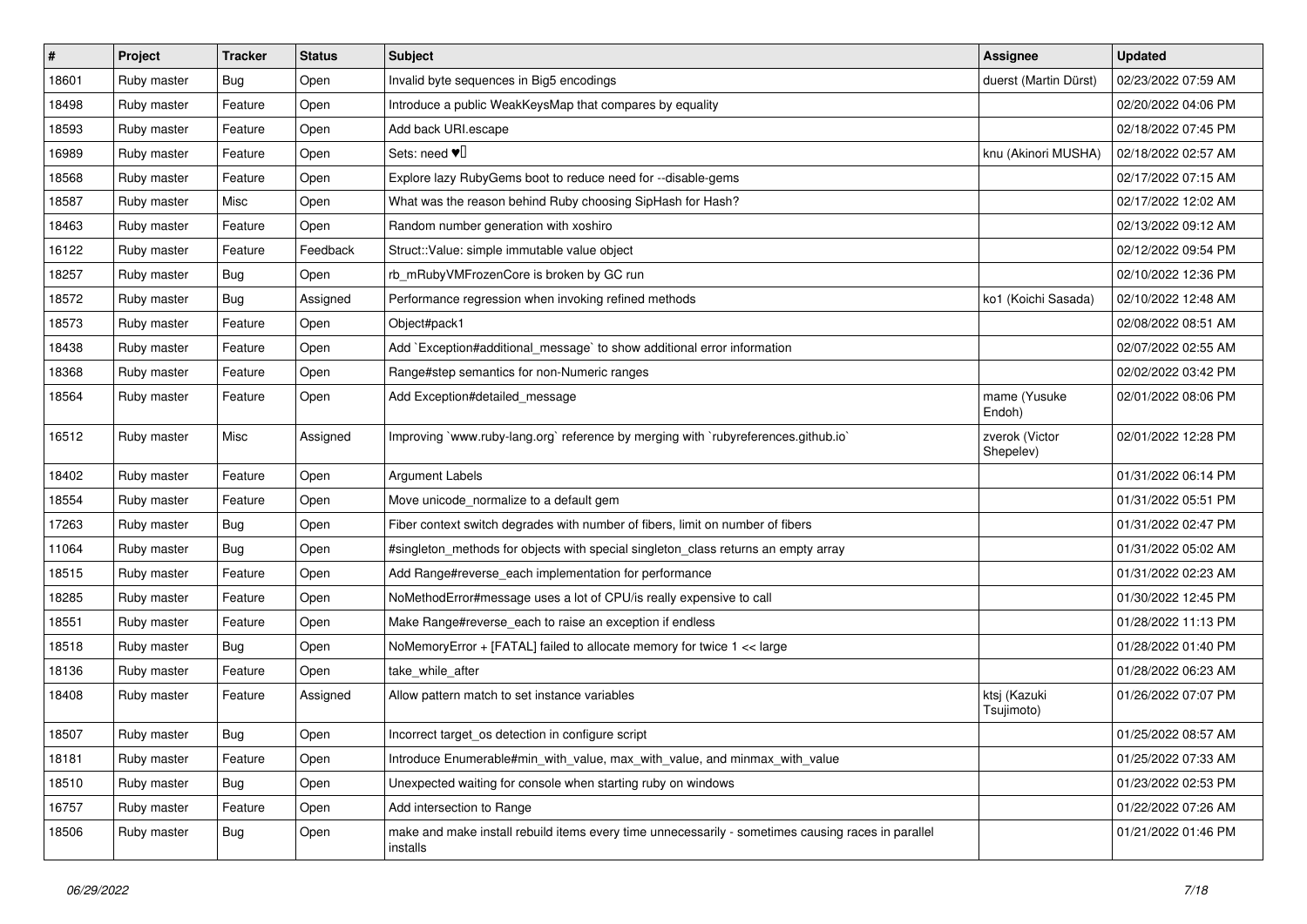| $\vert$ # | Project     | <b>Tracker</b> | <b>Status</b> | Subject                                                                           | <b>Assignee</b>                         | <b>Updated</b>      |
|-----------|-------------|----------------|---------------|-----------------------------------------------------------------------------------|-----------------------------------------|---------------------|
| 14394     | Ruby master | Feature        | Open          | Class.descendants                                                                 | ko1 (Koichi Sasada)                     | 01/20/2022 10:46 PM |
| 18429     | Ruby master | Bug            | Open          | Configure ruby-3.0.3 on Solaris 10 Unknown keyword 'URL' in './ruby.tmp.pc'       |                                         | 01/18/2022 09:15 PM |
| 18494     | Ruby master | Feature        | Open          | [RFC] ENV["RUBY_GC_"]= changes GC parameters dynamically                          |                                         | 01/17/2022 11:15 PM |
| 15559     | Ruby master | Feature        | Open          | Logical XOR (^^) operator                                                         |                                         | 01/16/2022 03:20 AM |
| 16986     | Ruby master | Feature        | Open          | Anonymous Struct literal                                                          | matz (Yukihiro<br>Matsumoto)            | 01/15/2022 04:57 PM |
| 18492     | Ruby master | <b>Bug</b>     | Open          | 'rb_rescue2' inside 'rb_protect' segfaults on Windows                             |                                         | 01/14/2022 03:17 PM |
| 18472     | Ruby master | Bug            | Open          | rb_w32_map_errno is not found on Ruby-3.1.0                                       |                                         | 01/13/2022 09:59 AM |
| 18478     | Ruby master | Feature        | Open          | Module#constant pairs                                                             |                                         | 01/11/2022 07:55 PM |
| 18477     | Ruby master | Feature        | Open          | Float#sqrt and Integer#sqrt                                                       |                                         | 01/11/2022 07:34 PM |
| 18473     | Ruby master | <b>Bug</b>     | Open          | Raw data in Socket::Option#inspect on Amazon Linux 2                              |                                         | 01/11/2022 02:13 PM |
| 18439     | Ruby master | Feature        | Open          | Support YJIT for VC++                                                             | maximecb (Maxime<br>Chevalier-Boisvert) | 01/10/2022 11:29 PM |
| 12125     | Ruby master | Feature        | Open          | Proposal: Shorthand operator for Object#method                                    |                                         | 01/07/2022 06:23 PM |
| 17473     | Ruby master | Feature        | Open          | Make Pathname to embedded class of Ruby                                           | akr (Akira Tanaka)                      | 01/07/2022 09:25 AM |
| 18277     | Ruby master | <b>Bug</b>     | Open          | buffer error (Zlib::BufError) in Zlib::Deflate#deflate when using MJIT            | k0kubun (Takashi<br>Kokubun)            | 01/05/2022 03:04 PM |
| 18459     | Ruby master | Feature        | Assigned      | IRB autocomplete dropdown colour options                                          | aycabta (aycabta.)                      | 01/05/2022 02:15 AM |
| 18454     | Ruby master | Bug            | Open          | YJIT slowing down key Discourse benchmarks                                        |                                         | 01/04/2022 08:45 AM |
| 18457     | Ruby master | <b>Bug</b>     | Open          | ruby 2.7.5 fiddle/types.rb use uint32_t but fiddle/cparser.rb lacks uint32_t      |                                         | 01/03/2022 01:00 PM |
| 18132     | Ruby master | Bug            | Open          | TODO: fix ccan/list thread safety                                                 |                                         | 01/02/2022 08:22 AM |
| 18456     | Ruby master | <b>Bug</b>     | Open          | rdoc non-determinism: module includes can be added once or twice to generated .ri |                                         | 01/01/2022 11:16 PM |
| 12901     | Ruby master | Feature        | Open          | Anonymous functions without scope lookup overhead                                 |                                         | 01/01/2022 12:30 PM |
| 14982     | Ruby master | Feature        | Open          | Improve namespace system in ruby to avoiding top-level names chaos                | matz (Yukihiro<br>Matsumoto)            | 12/31/2021 05:39 PM |
| 18440     | Ruby master | Feature        | Open          | YJIT is enabled if any YJIT tuning options are set                                |                                         | 12/30/2021 08:17 PM |
| 18376     | Ruby master | Feature        | Open          | Version comparison API                                                            |                                         | 12/30/2021 10:33 AM |
| 18450     | Ruby master | Feature        | Assigned      | Force break in prettyprint                                                        | akr (Akira Tanaka)                      | 12/29/2021 02:02 PM |
| 18332     | Ruby master | Feature        | Open          | a?b                                                                               |                                         | 12/29/2021 04:38 AM |
| 18430     | Ruby master | <b>Bug</b>     | Feedback      | Raspberry Pi 3.0.3 Compile Issue                                                  |                                         | 12/28/2021 12:46 AM |
| 18404     | Ruby master | Misc           | Open          | 3.1 documentation problems tracking ticket                                        |                                         | 12/24/2021 03:59 PM |
| 18423     | Ruby master | Feature        | Open          | Installing stable versions like 3.0.3 from source generates fatal error by make   |                                         | 12/23/2021 11:44 PM |
| 16817     | Ruby master | Feature        | Open          | attr_predicate or attr_query or attr_something for ? methods                      |                                         | 12/23/2021 11:44 PM |
| 16347     | Ruby master | Feature        | Open          | InmutableObject                                                                   |                                         | 12/23/2021 11:44 PM |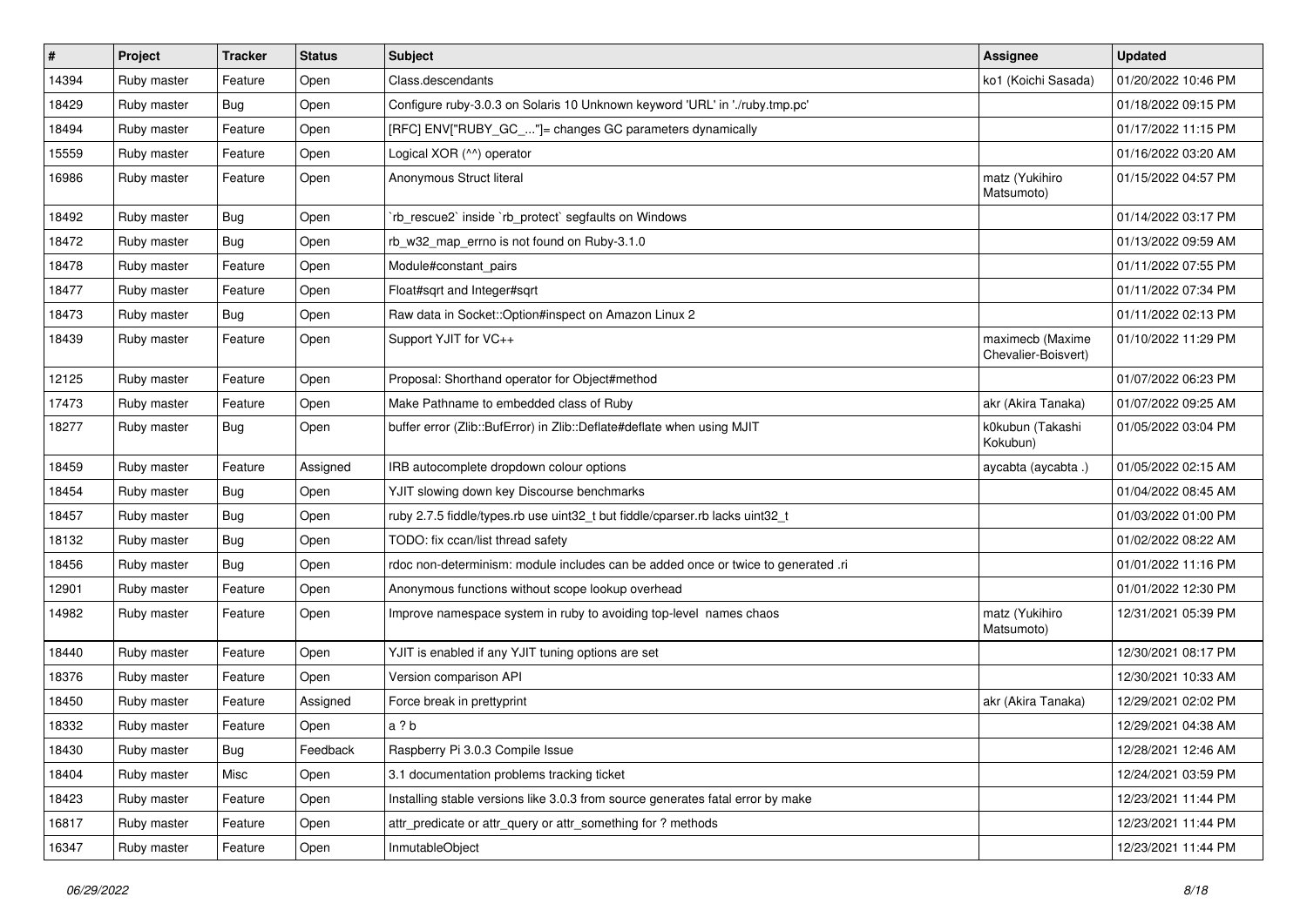| $\pmb{\#}$ | Project     | <b>Tracker</b> | <b>Status</b> | <b>Subject</b>                                                                                                                                                                    | <b>Assignee</b>              | <b>Updated</b>      |
|------------|-------------|----------------|---------------|-----------------------------------------------------------------------------------------------------------------------------------------------------------------------------------|------------------------------|---------------------|
| 16118      | Ruby master | Feature        | Open          | Array .difference allow custom comparison                                                                                                                                         |                              | 12/23/2021 11:44 PM |
| 15458      | Ruby master | Feature        | Open          | Automatic Exception#cause print in IRB                                                                                                                                            |                              | 12/23/2021 11:44 PM |
| 15419      | Ruby master | Feature        | Open          | Allow Kernel#tap to be invoked with arguments like Kernel#send                                                                                                                    |                              | 12/23/2021 11:43 PM |
| 15036      | Ruby master | Feature        | Open          | after upgrade when run apt upgrade metasploit                                                                                                                                     |                              | 12/23/2021 11:43 PM |
| 14465      | Ruby master | Feature        | Open          | rename/alias and then obsolete UDPSocket::send                                                                                                                                    |                              | 12/23/2021 11:43 PM |
| 14463      | Ruby master | Feature        | Open          | Allow comments to precede dots in member expressions                                                                                                                              |                              | 12/23/2021 11:43 PM |
| 14449      | Ruby master | Feature        | Open          | error when trying to run rails s                                                                                                                                                  |                              | 12/23/2021 11:43 PM |
| 12867      | Ruby master | Feature        | Open          | Add ability to check validity of a URL                                                                                                                                            |                              | 12/23/2021 11:43 PM |
| 12057      | Ruby master | Feature        | Open          | Allow methods with `yield` to be called without a block                                                                                                                           |                              | 12/23/2021 11:43 PM |
| 12021      | Ruby master | Feature        | Open          | Final instance variables                                                                                                                                                          |                              | 12/23/2021 11:43 PM |
| 12019      | Ruby master | Feature        | Open          | Better low-level support for writing concurrent libraries                                                                                                                         | matz (Yukihiro<br>Matsumoto) | 12/23/2021 11:43 PM |
| 11627      | Ruby master | Feature        | Open          | make `nonzero` an alias of `nonzero?`                                                                                                                                             | matz (Yukihiro<br>Matsumoto) | 12/23/2021 11:43 PM |
| 11026      | Ruby master | Feature        | Open          | How atomic should dynamic regexp with "once" flag be?                                                                                                                             |                              | 12/23/2021 11:43 PM |
| 10829      | Ruby master | Feature        | Open          | Add to proc method to the Array class                                                                                                                                             |                              | 12/23/2021 11:43 PM |
| 10634      | Ruby master | Feature        | Open          | Baselining with Benchmark                                                                                                                                                         |                              | 12/23/2021 11:43 PM |
| 10528      | Ruby master | Feature        | Open          | Allow line breaks instead of commas in arrays, hashes, argument lists, etc.                                                                                                       |                              | 12/23/2021 11:43 PM |
| 10477      | Ruby master | Feature        | Open          | Implicit interfaces                                                                                                                                                               |                              | 12/23/2021 11:43 PM |
| 10371      | Ruby master | Feature        | Open          | Use Thread#handle_interrupt in MonitorMixin                                                                                                                                       |                              | 12/23/2021 11:43 PM |
| 10273      | Ruby master | Feature        | Open          | Immutable Ruby                                                                                                                                                                    |                              | 12/23/2021 11:43 PM |
| 10217      | Ruby master | Feature        | Open          | Dir constructor similar to Pathname constructor                                                                                                                                   |                              | 12/23/2021 11:43 PM |
| 9947       | Ruby master | Feature        | Open          | Make `Object#send` and `Object#method` private                                                                                                                                    |                              | 12/23/2021 11:43 PM |
| 9941       | Ruby master | Feature        | Open          | Issue a warning when 'module' or 'class' keyword causes re-initialization of a constant that will become<br>the module/class name, instead of creating/reopening the module/class |                              | 12/23/2021 11:43 PM |
| 9804       | Ruby master | Feature        | Open          | File::CREATE as a synonym for File::CREAT                                                                                                                                         |                              | 12/23/2021 11:43 PM |
| 9686       | Ruby master | Feature        | Open          | Syntax for symbols used in hashes                                                                                                                                                 |                              | 12/23/2021 11:43 PM |
| 9402       | Ruby master | Feature        | Open          | A syntax to specify the default value of a hash                                                                                                                                   |                              | 12/23/2021 11:43 PM |
| 9401       | Ruby master | Feature        | Open          | Yet another syntax for literal anonymous functions (lambdas)                                                                                                                      |                              | 12/23/2021 11:43 PM |
| 8961       | Ruby master | Feature        | Open          | Synchronizable module to easily wrap methods in a mutex                                                                                                                           |                              | 12/23/2021 11:43 PM |
| 8947       | Ruby master | Feature        | Open          | make alias, alias_method, attr_* return name of the alias                                                                                                                         |                              | 12/23/2021 11:43 PM |
| 8896       | Ruby master | Feature        | Open          | #tap with missing block                                                                                                                                                           |                              | 12/23/2021 11:43 PM |
| 8848       | Ruby master | Feature        | Open          | Syntax for binary strings                                                                                                                                                         |                              | 12/23/2021 11:43 PM |
| 8751       | Ruby master | Feature        | Open          | Add offsets to method#source_location                                                                                                                                             |                              | 12/23/2021 11:43 PM |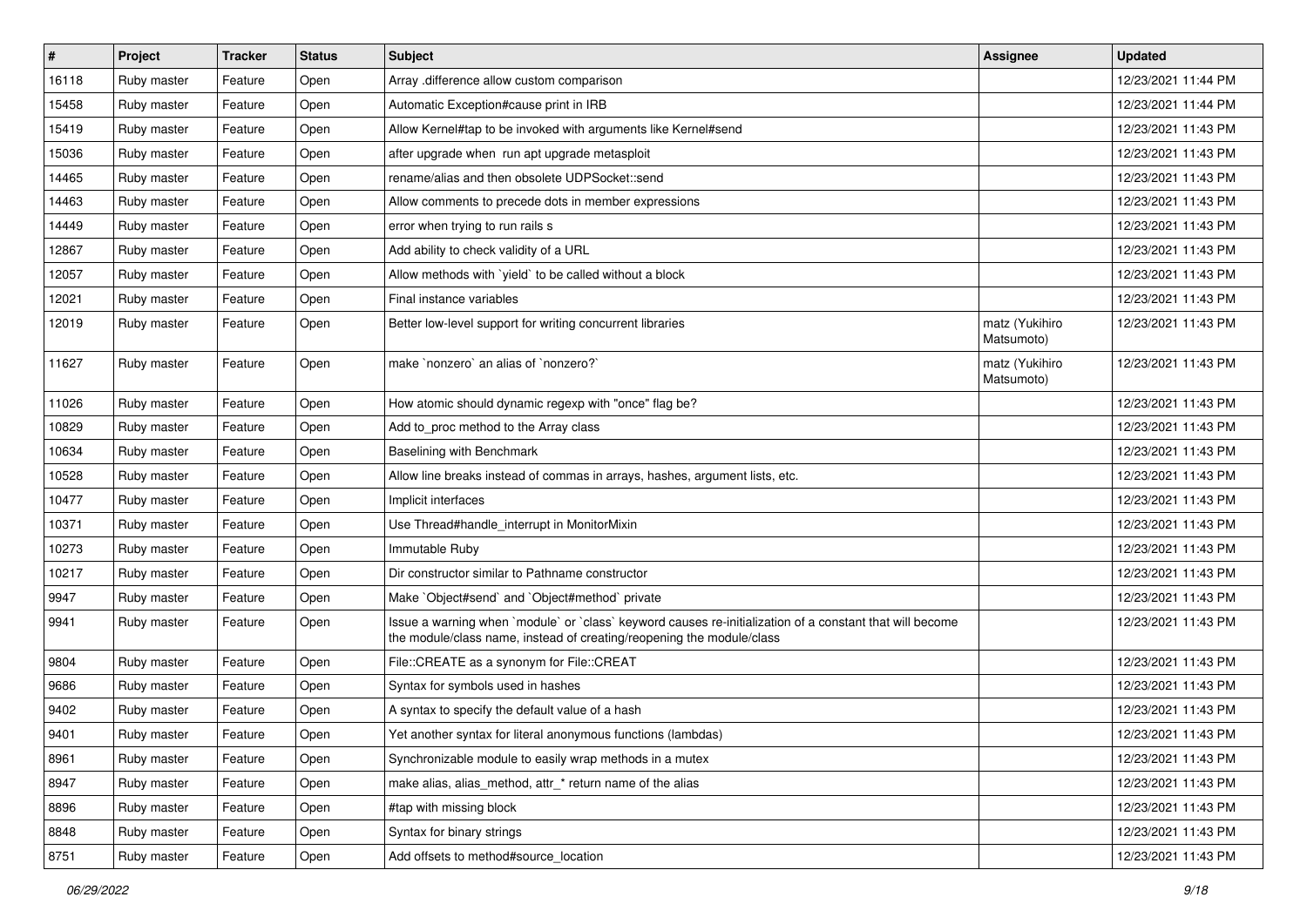| $\pmb{\#}$ | Project     | <b>Tracker</b> | <b>Status</b> | <b>Subject</b>                                                                                  | <b>Assignee</b>              | <b>Updated</b>      |
|------------|-------------|----------------|---------------|-------------------------------------------------------------------------------------------------|------------------------------|---------------------|
| 8681       | Ruby master | Feature        | Open          | Net::HTTP should set TCP_NODELAY for requests with body                                         |                              | 12/23/2021 11:43 PM |
| 8640       | Ruby master | Feature        | Open          | Add Time#elapsed to return nanoseconds since creation                                           |                              | 12/23/2021 11:43 PM |
| 8635       | Ruby master | Feature        | Open          | attr_accessor with default block                                                                |                              | 12/23/2021 11:43 PM |
| 8626       | Ruby master | Feature        | Open          | Add a Set coercion method to the standard lib: Set(possible_set)                                |                              | 12/23/2021 11:43 PM |
| 8619       | Ruby master | Feature        | Open          | <b>Standard Profiling API</b>                                                                   |                              | 12/23/2021 11:43 PM |
| 8570       | Ruby master | Feature        | Open          | Better mechanisms to safely load classes concurrently                                           |                              | 12/23/2021 11:43 PM |
| 8291       | Ruby master | Feature        | Open          | Allow retrieving the root Fiber of a Thread                                                     |                              | 12/23/2021 11:43 PM |
| 8275       | Ruby master | Feature        | Open          | Add Module#public const get                                                                     |                              | 12/23/2021 11:43 PM |
| 8259       | Ruby master | Feature        | Open          | Atomic attributes accessors                                                                     |                              | 12/23/2021 11:43 PM |
| 8088       | Ruby master | Feature        | Open          | Method#parameters (and friends) should provide useful information about core methods            |                              | 12/23/2021 11:43 PM |
| 7895       | Ruby master | Feature        | Open          | Exception#backtrace_locations to go with Thread#backtrace_locations and Kernel#caller_locations |                              | 12/23/2021 11:43 PM |
| 7845       | Ruby master | Feature        | Open          | Strip doesn't handle unicode space characters in ruby 1.9.2 & 1.9.3 (does in 1.9.1)             |                              | 12/23/2021 11:43 PM |
| 7747       | Ruby master | Feature        | Open          | <b>Expanded API for Binding semantics</b>                                                       |                              | 12/23/2021 11:43 PM |
| 15344      | Ruby master | Feature        | Feedback      | Being proactive about Ruby security                                                             |                              | 12/23/2021 11:40 PM |
| 12982      | Ruby master | Feature        | Feedback      | ruby 2.3.1 got crash on macos                                                                   |                              | 12/23/2021 11:40 PM |
| 12020      | Ruby master | Feature        | Assigned      | Documenting Ruby memory model                                                                   | ko1 (Koichi Sasada)          | 12/23/2021 11:40 PM |
| 9678       | Ruby master | Feature        | Feedback      | New heredoc syntax                                                                              |                              | 12/23/2021 11:40 PM |
| 9023       | Ruby master | Feature        | Assigned      | Array#tail                                                                                      | matz (Yukihiro<br>Matsumoto) | 12/23/2021 11:40 PM |
| 8272       | Ruby master | Feature        | Open          | Transfer feature tracking to CommonRuby                                                         |                              | 12/23/2021 11:40 PM |
| 8271       | Ruby master | Feature        | Assigned      | Proposal for moving to a more visible, formal process for feature requests                      | matz (Yukihiro<br>Matsumoto) | 12/23/2021 11:40 PM |
| 8263       | Ruby master | Feature        | Assigned      | Support discovering yield state of individual Fibers                                            | ko1 (Koichi Sasada)          | 12/23/2021 11:40 PM |
| 8258       | Ruby master | Feature        | Feedback      | Dir#escape_glob                                                                                 |                              | 12/23/2021 11:40 PM |
| 8096       | Ruby master | Feature        | Feedback      | introduce Time.current_timestamp                                                                | matz (Yukihiro<br>Matsumoto) | 12/23/2021 11:40 PM |
| 6308       | Ruby master | Feature        | Assigned      | Eliminate delegation from WeakRef                                                               | matz (Yukihiro<br>Matsumoto) | 12/23/2021 11:40 PM |
| 18411      | Ruby master | Feature        | Open          | Introduce `Fiber.blocking` for disabling scheduler.                                             |                              | 12/23/2021 05:10 PM |
| 18420      | Ruby master | Misc           | Open          | Question about how to handle IO.pipe reader and writer when forking                             |                              | 12/22/2021 12:04 AM |
| 18380      | Ruby master | <b>Bug</b>     | Open          | TestAddressResolve#test_socket_getnameinfo_domain_blocking test failures                        |                              | 12/21/2021 04:22 PM |
| 17339      | Ruby master | Feature        | Assigned      | Semantic grouping with BigDecimal#to_s                                                          | mrkn (Kenta Murata)          | 12/20/2021 12:39 PM |
| 18418      | Ruby master | Feature        | Open          | Add Net::HTTP#security_level=                                                                   |                              | 12/19/2021 11:58 AM |
| 17785      | Ruby master | Feature        | Open          | Allow named parameters to be keywords                                                           | matz (Yukihiro<br>Matsumoto) | 12/17/2021 06:10 PM |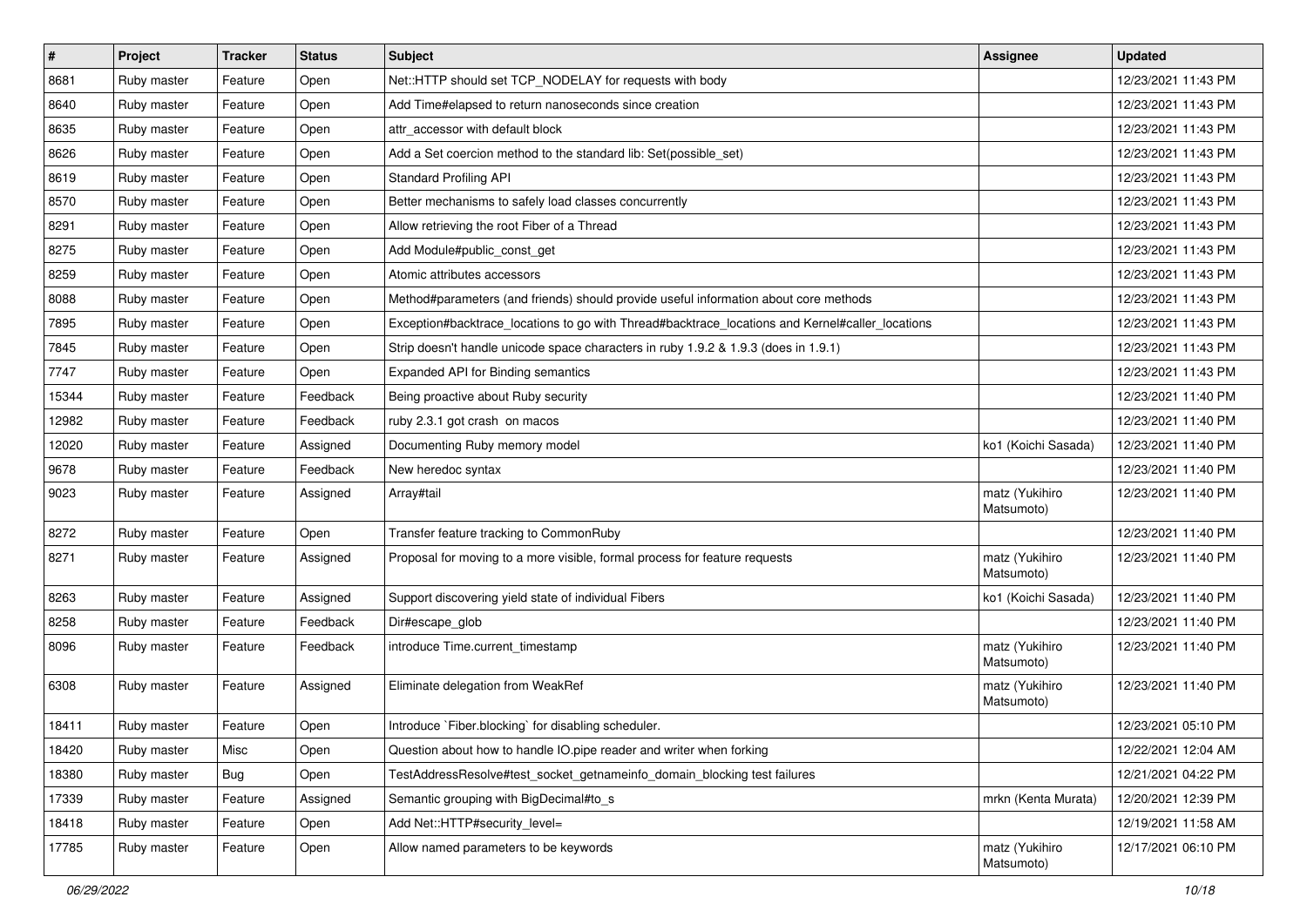| $\vert$ # | Project     | <b>Tracker</b> | <b>Status</b> | <b>Subject</b>                                                                                                                                                      | <b>Assignee</b>              | <b>Updated</b>      |
|-----------|-------------|----------------|---------------|---------------------------------------------------------------------------------------------------------------------------------------------------------------------|------------------------------|---------------------|
| 18413     | Ruby master | Bug            | Open          | Segfault in `ripper/lexer.rb`                                                                                                                                       |                              | 12/17/2021 04:49 PM |
| 18412     | Ruby master | <b>Bug</b>     | Open          | Segfault in test ractor.rb                                                                                                                                          |                              | 12/17/2021 04:23 AM |
| 18410     | Ruby master | Feature        | Open          | Proposal to make inspect include underscores on numerics                                                                                                            |                              | 12/16/2021 09:07 AM |
| 18296     | Ruby master | Feature        | Open          | Custom exception formatting should override `Exception#full_message`.                                                                                               |                              | 12/15/2021 08:49 PM |
| 17826     | Ruby master | <b>Bug</b>     | Assigned      | Ractor#take hangs if used in multiple Threads                                                                                                                       | ko1 (Koichi Sasada)          | 12/15/2021 01:30 PM |
| 18381     | Ruby master | Bug            | Assigned      | Default vs Bundled gems                                                                                                                                             | hsbt (Hiroshi<br>SHIBATA)    | 12/15/2021 11:09 AM |
| 12084     | Ruby master | Feature        | Open          | Class#instance`                                                                                                                                                     |                              | 12/14/2021 08:52 PM |
| 15192     | Ruby master | Feature        | Open          | Introduce a new "shortcut assigning" syntax to convenient setup instance variables                                                                                  | matz (Yukihiro<br>Matsumoto) | 12/14/2021 06:42 PM |
| 18024     | Ruby master | Bug            | Assigned      | Ractor crashes when connections are closed in multiple Ractors                                                                                                      | ko1 (Koichi Sasada)          | 12/14/2021 04:41 PM |
| 17942     | Ruby master | Feature        | Open          | Add a 'initialize(public @a, private @b)' shortcut syntax for defining public/private accessors for instance<br>vars as part of constructor                         |                              | 12/13/2021 12:43 AM |
| 14794     | Ruby master | Feature        | Feedback      | Primitive arrays (Ruby 3x3)                                                                                                                                         |                              | 12/11/2021 02:07 PM |
| 18401     | Ruby master | Feature        | Open          | Rework `require relative` to add the "current path" on `\$LOAD PATH`                                                                                                |                              | 12/09/2021 05:41 PM |
| 17799     | Ruby master | Bug            | Open          | Seg fault in rb_class_clear_method_cache                                                                                                                            |                              | 12/09/2021 05:39 AM |
| 18395     | Ruby master | Feature        | Open          | Introduce Array#subtract! for performance                                                                                                                           |                              | 12/08/2021 04:42 PM |
| 16920     | Ruby master | <b>Bug</b>     | Open          | TestThread#test_signal_at_join fails on aarch64                                                                                                                     |                              | 12/07/2021 02:17 PM |
| 18033     | Ruby master | Feature        | Open          | Time.new to parse a string                                                                                                                                          |                              | 12/07/2021 02:15 PM |
| 18393     | Ruby master | Bug            | Open          | TestReadline#test_interrupt_in_other_thread fails on armv7hl                                                                                                        |                              | 12/07/2021 02:03 PM |
| 17047     | Ruby master | Feature        | Open          | Support parameters for MAIL FROM and RCPT TO                                                                                                                        |                              | 12/06/2021 08:16 PM |
| 14835     | Ruby master | Feature        | Feedback      | Support TracePoint#raised exception on non-:raise events                                                                                                            |                              | 12/04/2021 06:49 AM |
| 18073     | Ruby master | Bug            | Open          | test/ruby/test_jit.rb: "error: invalid use of '__builtin_va_arg_pack ()" on Ruby 2.7.4 on gcc 4.8.5                                                                 |                              | 12/03/2021 03:04 PM |
| 18275     | Ruby master | Feature        | Open          | Add an option to define method to not capture the surrounding environment                                                                                           | ko1 (Koichi Sasada)          | 12/03/2021 02:34 PM |
| 18369     | Ruby master | Feature        | Open          | users.detect(:name, "Dorian") as shorthand for users.detect { $ user $ user.name == "Dorian" }                                                                      |                              | 12/03/2021 02:23 PM |
| 17721     | Ruby master | Feature        | Feedback      | Proc.new should be able to contruct a lambda                                                                                                                        |                              | 12/03/2021 11:52 AM |
| 18047     | Ruby master | Feature        | Feedback      | TracePoint: Add event type for constant access                                                                                                                      |                              | 12/02/2021 08:35 PM |
| 17998     | Ruby master | <b>Bug</b>     | Assigned      | ractor: process hanging (with ractors initialized, but not being used)                                                                                              | ko1 (Koichi Sasada)          | 12/02/2021 08:17 PM |
| 17502     | Ruby master | Misc           | Open          | C vs Ruby                                                                                                                                                           | ko1 (Koichi Sasada)          | 12/02/2021 07:53 PM |
| 14090     | Ruby master | Bug            | Assigned      | TestGc#test interrupt in finalizer` fails very rarely                                                                                                               | ko1 (Koichi Sasada)          | 12/02/2021 07:24 PM |
| 17765     | Ruby master | Bug            | Feedback      | Segmentation fault when calling String#gsub                                                                                                                         |                              | 12/02/2021 06:57 PM |
| 18379     | Ruby master | Bug            | Open          | [CI] Windows mingw/ucrt - test-all timeout failures                                                                                                                 |                              | 12/02/2021 02:23 AM |
| 18355     | Ruby master | Bug            | Assigned      | require("pathname") within rack application chnages behaviors of Pathname methods, such as<br>absolute?(), when there are two versions of 'pathname' gem installed. | hsbt (Hiroshi<br>SHIBATA)    | 11/30/2021 08:01 AM |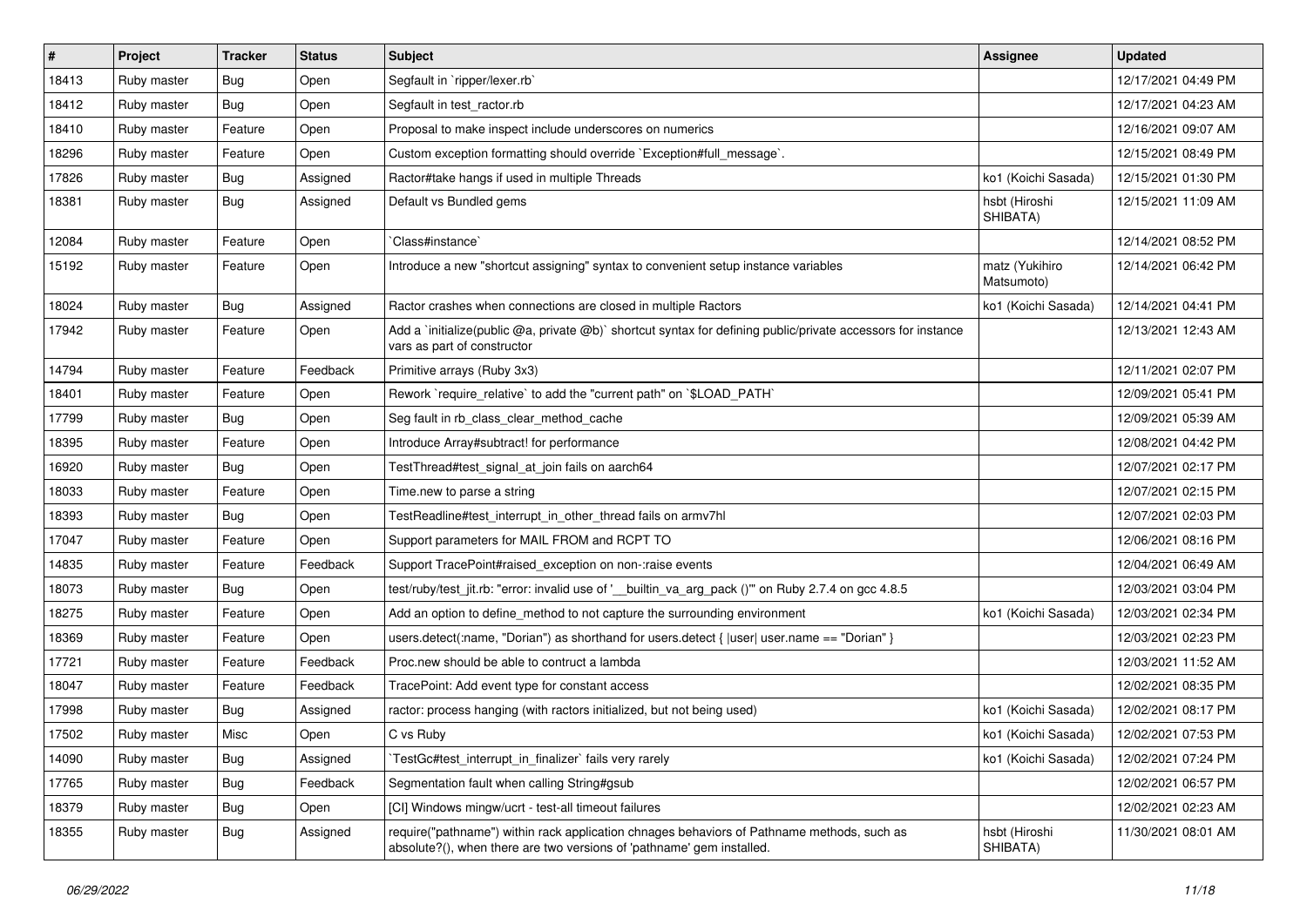| $\vert$ # | Project     | <b>Tracker</b> | <b>Status</b> | <b>Subject</b>                                                                                                 | Assignee                     | <b>Updated</b>      |
|-----------|-------------|----------------|---------------|----------------------------------------------------------------------------------------------------------------|------------------------------|---------------------|
| 18034     | Ruby master | Bug            | Assigned      | Segmentation fault fiddle with `--enable-bundled-libffi` and macOS                                             | kou (Kouhei Sutou)           | 11/30/2021 07:39 AM |
| 17516     | Ruby master | Bug            | Assigned      | forking in a ractor causes Ruby to crash                                                                       | ko1 (Koichi Sasada)          | 11/30/2021 05:26 AM |
| 13671     | Ruby master | Bug            | Assigned      | Regexp with lookbehind and case-insensitivity raises RegexpError only on strings with certain characters       | duerst (Martin Dürst)        | 11/30/2021 04:42 AM |
| 18352     | Ruby master | Misc           | Open          | What is the Hash#grep expected?                                                                                |                              | 11/28/2021 10:39 PM |
| 18004     | Ruby master | Feature        | Open          | Add Async to the stdlib                                                                                        |                              | 11/26/2021 06:01 AM |
| 18337     | Ruby master | <b>Bug</b>     | Assigned      | Ruby allows zero-width characters in identifiers                                                               | duerst (Martin Dürst)        | 11/24/2021 09:13 AM |
| 16776     | Ruby master | Bug            | Assigned      | Regression in coverage library                                                                                 | ko1 (Koichi Sasada)          | 11/24/2021 07:26 AM |
| 17478     | Ruby master | Bug            | Assigned      | Ruby3.0 is slower than Ruby2.7.2 when parsing a large CSV file                                                 | kou (Kouhei Sutou)           | 11/24/2021 05:12 AM |
| 6733      | Ruby master | Feature        | Open          | New inspect framework                                                                                          |                              | 11/24/2021 05:06 AM |
| 12911     | Ruby master | Misc           | Assigned      | Translate docs                                                                                                 |                              | 11/24/2021 04:52 AM |
| 18360     | Ruby master | Feature        | Open          | PrettyPrint enhancements                                                                                       |                              | 11/24/2021 12:15 AM |
| 18336     | Ruby master | Feature        | Feedback      | How to deal with Trojan Source vulnerability                                                                   |                              | 11/23/2021 08:39 PM |
| 18359     | Ruby master | Bug            | Open          | [Windows MinGW] warning Please include winsock2.h before windows.h                                             |                              | 11/23/2021 05:07 PM |
| 18357     | Ruby master | Feature        | Open          | Proposal: stop raising when block passed to IO#each_* closes the IO                                            |                              | 11/22/2021 09:03 PM |
| 18262     | Ruby master | Feature        | Open          | Enumerator::Lazy#partition                                                                                     |                              | 11/20/2021 10:17 AM |
| 16252     | Ruby master | Feature        | Open          | Hash#partition should return hashes                                                                            |                              | 11/18/2021 03:54 PM |
| 18334     | Ruby master | Feature        | Open          | ENV#to_h returns a new Hash object but Hash#to_h does not, which can cause inconsistencies                     |                              | 11/17/2021 05:46 PM |
| 18338     | Ruby master | Bug            | Open          | Encoding.default_external = Encoding::UTF_16BE may add a wrongly-encoded string to<br><b>\$LOADED FEATURES</b> |                              | 11/15/2021 07:32 AM |
| 18331     | Ruby master | Feature        | Open          | Kernel.#Time                                                                                                   |                              | 11/13/2021 12:41 PM |
| 18269     | Ruby master | Bug            | Open          | trace_opt_not and trace_opt_regexpmatch2 insns are indistinguishable                                           |                              | 11/12/2021 07:44 AM |
| 18280     | Ruby master | Feature        | Feedback      | Allow rb_utf8_str_new_cstr(NULL)                                                                               |                              | 11/11/2021 10:28 AM |
| 18035     | Ruby master | Feature        | Open          | Introduce general model/semantic for immutable by default.                                                     |                              | 11/09/2021 04:47 PM |
| 18127     | Ruby master | Feature        | Open          | Ractor-local version of Singleton                                                                              |                              | 11/09/2021 02:45 PM |
| 18291     | Ruby master | Feature        | Open          | When use $=\sim$ with named group, if regex is on the right side, variable not defined.                        |                              | 11/06/2021 12:36 PM |
| 12745     | Ruby master | Feature        | Feedback      | String#(g)sub(!) should pass a MatchData to the block, not a String                                            | matz (Yukihiro<br>Matsumoto) | 11/03/2021 11:46 PM |
| 15667     | Ruby master | Feature        | Open          | Introduce malloc_trim(0) in full gc cycles                                                                     |                              | 11/01/2021 07:32 AM |
| 18137     | Ruby master | Feature        | Open          | A new method to check Proc is isolated or not                                                                  |                              | 10/27/2021 07:30 AM |
| 16497     | Ruby master | Bug            | Assigned      | StringIO#internal_encoding is broken (more severely in 2.7)                                                    | nobu (Nobuyoshi<br>Nakada)   | 10/26/2021 04:31 PM |
| 12436     | Ruby master | <b>Bug</b>     | Assigned      | newline argument of File.open seems not respected on Windows                                                   | nobu (Nobuyoshi<br>Nakada)   | 10/25/2021 09:07 AM |
| 18255     | Ruby master | <b>Bug</b>     | Open          | ioctl zeroes the last buffer byte                                                                              |                              | 10/25/2021 08:13 AM |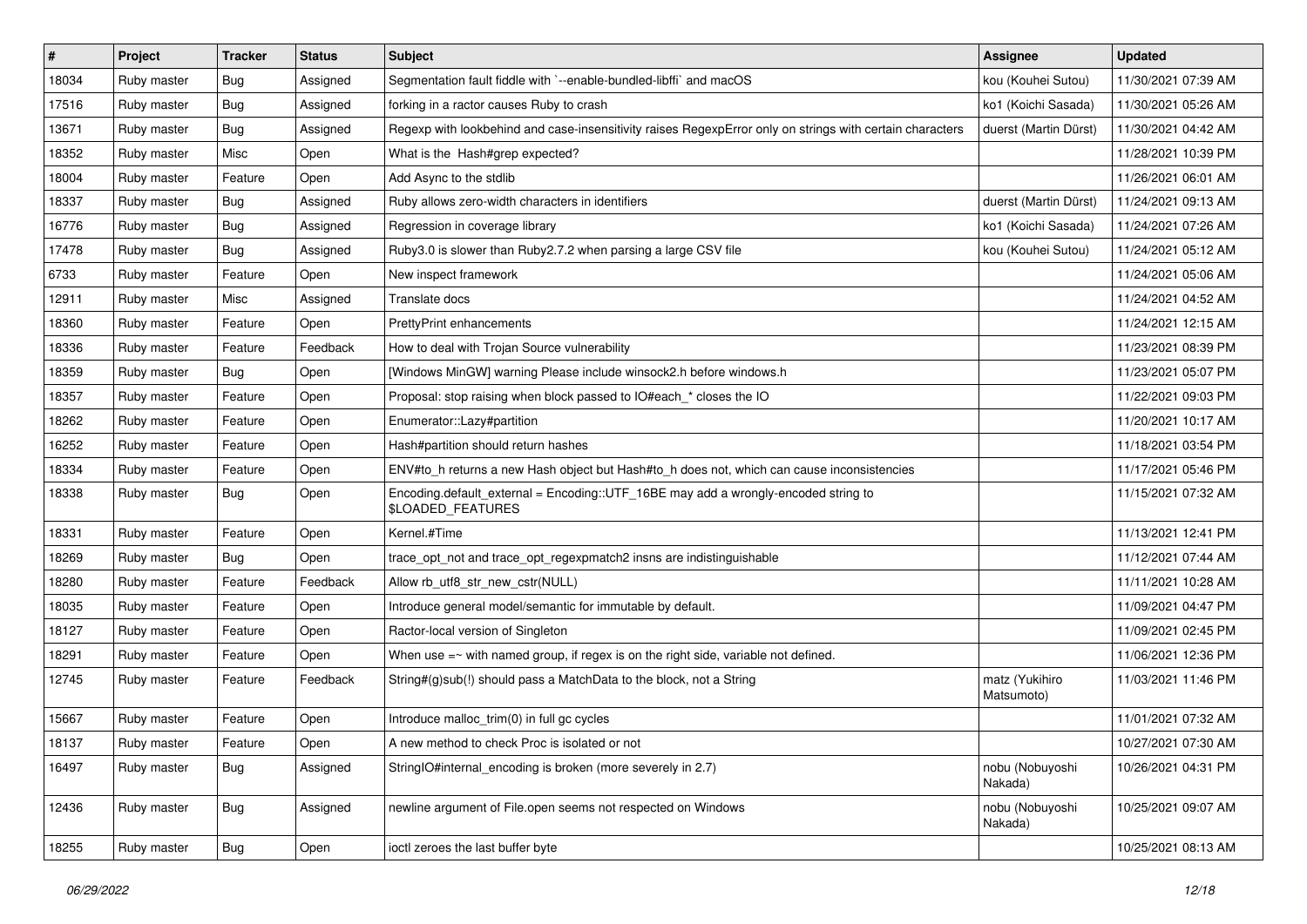| $\vert$ # | Project     | <b>Tracker</b> | <b>Status</b> | <b>Subject</b>                                                                                                                                                        | Assignee                      | <b>Updated</b>      |
|-----------|-------------|----------------|---------------|-----------------------------------------------------------------------------------------------------------------------------------------------------------------------|-------------------------------|---------------------|
| 18265     | Ruby master | Feature        | Open          | Self-contained one-binary feature which discuss on ruby kaigi 2021 day 2, <sup>[]</sup> Ruby Committers vs the<br>World / CRuby CommittersU                           |                               | 10/24/2021 04:11 PM |
| 18083     | Ruby master | Feature        | Open          | Capture error in ensure block.                                                                                                                                        |                               | 10/21/2021 01:00 PM |
| 18259     | Ruby master | Feature        | Open          | Support quarter spec %q in Time#strftime                                                                                                                              |                               | 10/21/2021 12:15 PM |
| 18258     | Ruby master | <b>Bug</b>     | Open          | Ractor.shareable? can be slow and mutates internal object flags.                                                                                                      | ko1 (Koichi Sasada)           | 10/21/2021 08:58 AM |
| 18256     | Ruby master | Feature        | Open          | Change the canonical name of Thread::Mutex, Thread::Queue, Thread::SizedQueue and<br>Thread::ConditionVariable to just Mutex, Queue, SizedQueue and ConditionVariable |                               | 10/20/2021 10:59 PM |
| 17146     | Ruby master | <b>Bug</b>     | Open          | Queue operations are allowed after it is frozen                                                                                                                       |                               | 10/20/2021 08:32 PM |
| 16953     | Ruby master | Bug            | Feedback      | Windows bash bin files removed in master                                                                                                                              |                               | 10/15/2021 01:57 AM |
| 17774     | Ruby master | <b>Bug</b>     | Open          | Quantified empty group causes regex to fail                                                                                                                           |                               | 10/13/2021 04:43 PM |
| 18248     | Ruby master | Misc           | Open          | Add Feature Triaging Guide                                                                                                                                            |                               | 10/12/2021 03:21 PM |
| 18242     | Ruby master | Feature        | Open          | Parser makes multiple assignment sad in confusing way                                                                                                                 |                               | 10/09/2021 07:58 AM |
| 10416     | Ruby master | <b>Bug</b>     | Open          | Create mechanism for updating of Unicode data files downstreams when we want                                                                                          | nobu (Nobuyoshi<br>Nakada)    | 10/08/2021 06:40 AM |
| 15425     | Ruby master | Feature        | Feedback      | Store MJIT header into Ruby versioned directory.                                                                                                                      | k0kubun (Takashi<br>Kokubun)  | 10/07/2021 11:03 PM |
| 12075     | Ruby master | Feature        | Feedback      | some container#nonempty?                                                                                                                                              | matz (Yukihiro<br>Matsumoto)  | 10/07/2021 03:11 AM |
| 18228     | Ruby master | Feature        | Open          | Add a `timeout` option to `IO.copy_stream`                                                                                                                            |                               | 10/01/2021 05:10 AM |
| 18227     | Ruby master | Feature        | Open          | Static class initialization.                                                                                                                                          | ioquatix (Samuel<br>Williams) | 09/29/2021 09:21 PM |
| 12719     | Ruby master | Feature        | Feedback      | Struct#merge` for partial updates                                                                                                                                     |                               | 09/29/2021 09:16 PM |
| 18194     | Ruby master | Feature        | Open          | No easy way to format exception messages per thread/fiber scheduler context.                                                                                          | mame (Yusuke<br>Endoh)        | 09/29/2021 10:10 AM |
| 17295     | Ruby master | Feature        | Assigned      | Feature: Create a directory and file with Pathname#touch                                                                                                              | akr (Akira Tanaka)            | 09/28/2021 01:20 AM |
| 17720     | Ruby master | Misc           | Assigned      | Cirrus CI to check non-x86 64 architecture cases by own machines                                                                                                      | jaruga (Jun Aruga)            | 09/26/2021 10:24 AM |
| 18186     | Ruby master | Bug            | Open          | SEGV with system command - MinGW?                                                                                                                                     |                               | 09/22/2021 03:20 PM |
| 18151     | Ruby master | Feature        | Open          | Incorrect Resolv result when DNS server is unreachable                                                                                                                |                               | 09/18/2021 12:22 AM |
| 18168     | Ruby master | Feature        | Open          | Add ActiveSupport deep_transform_values to Ruby                                                                                                                       |                               | 09/15/2021 05:29 AM |
| 18119     | Ruby master | Bug            | Open          | Ractor crashes when instantiating classes                                                                                                                             | ko1 (Koichi Sasada)           | 09/14/2021 01:42 AM |
| 17624     | Ruby master | <b>Bug</b>     | Open          | Ractor.receive is not thread-safe                                                                                                                                     | ko1 (Koichi Sasada)           | 09/14/2021 01:40 AM |
| 17617     | Ruby master | Bug            | Open          | When a Ractor's incoming port is closed, Ractor receive if does not raise Ractor::ClosedError, but instead<br>blocks indefinitely                                     | ko1 (Koichi Sasada)           | 09/14/2021 01:40 AM |
| 17878     | Ruby master | Bug            | Open          | bootstraptest/test_ractor.rb:224 a random failing test with "The outgoing-port is already closed<br>(Ractor::ClosedError)"                                            |                               | 09/13/2021 01:10 PM |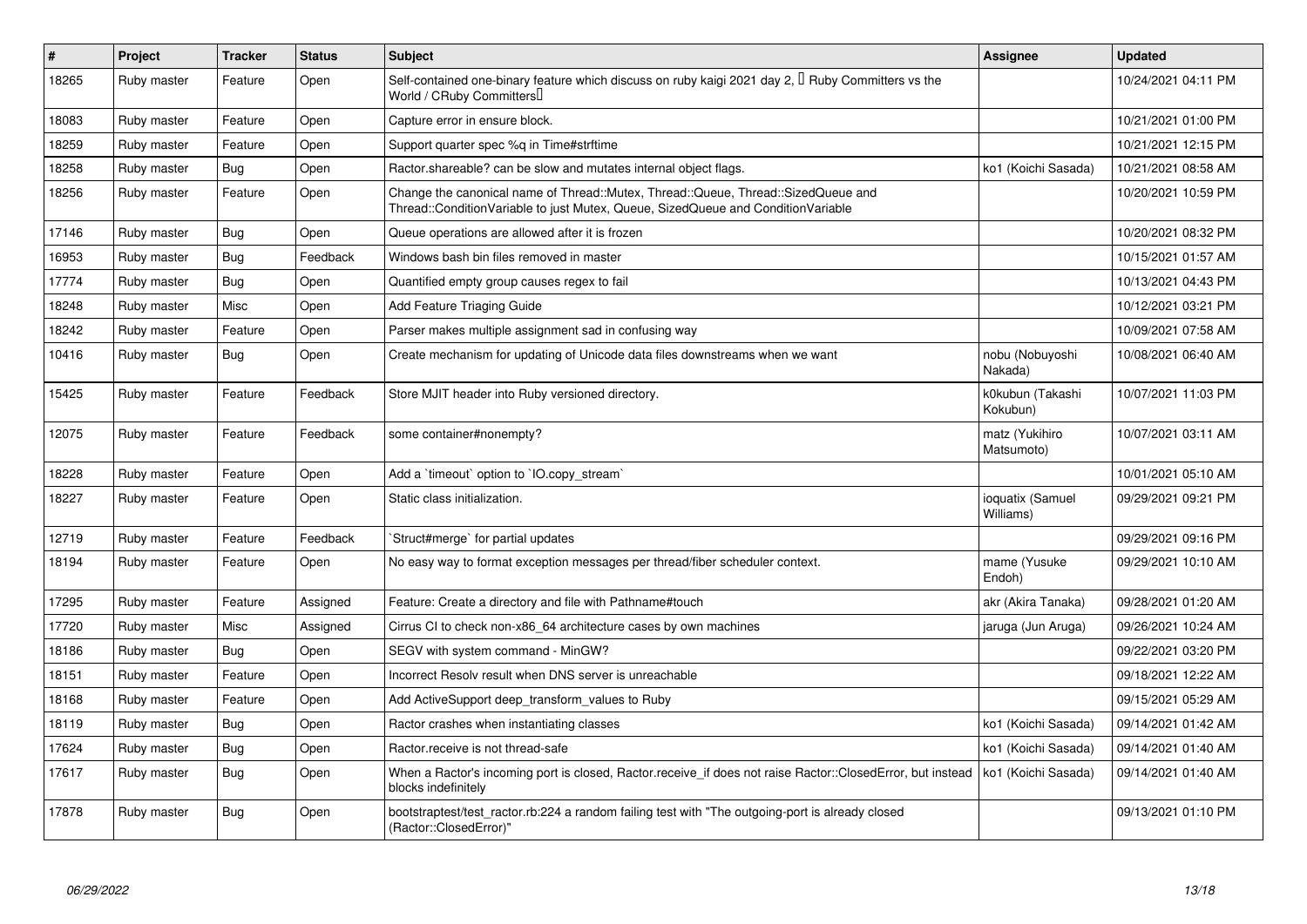| #     | Project     | <b>Tracker</b> | <b>Status</b> | <b>Subject</b>                                                                                                             | Assignee                      | <b>Updated</b>      |
|-------|-------------|----------------|---------------|----------------------------------------------------------------------------------------------------------------------------|-------------------------------|---------------------|
| 17355 | Ruby master | Feature        | Assigned      | Using same set of names in or-patterns (pattern matching with $Foo(x)   Bar(x)$ )                                          | ktsj (Kazuki<br>Tsujimoto)    | 09/13/2021 09:11 AM |
| 18162 | Ruby master | Feature        | Open          | Shorthand method Proc#isolate to create isolated proc objects                                                              |                               | 09/13/2021 02:33 AM |
| 18152 | Ruby master | <b>Bug</b>     | Open          | Fix theoretical bug with signals + qsort                                                                                   |                               | 09/08/2021 03:38 PM |
| 18150 | Ruby master | Misc           | Open          | Proposal: Deprecate leading zero syntax to declare octals, since it's extremely confusing (and Python 3<br>removed it too) |                               | 09/04/2021 03:21 AM |
| 18146 | Ruby master | Feature        | Open          | Add 'delete_prefix' and 'delete_suffix' to 'Pathname'                                                                      |                               | 09/03/2021 04:59 AM |
| 13683 | Ruby master | Feature        | Feedback      | Add strict Enumerable#single                                                                                               |                               | 09/02/2021 05:52 PM |
| 18135 | Ruby master | Feature        | Open          | Introduce Enumerable#detect_only                                                                                           |                               | 09/02/2021 05:44 PM |
| 18142 | Ruby master | Bug            | Assigned      | Segmentation fault with Ruby 3.0.2                                                                                         | k0kubun (Takashi<br>Kokubun)  | 09/02/2021 07:43 AM |
| 18144 | Ruby master | Bug            | Open          | Timeout not working while regular expression match is running                                                              |                               | 09/02/2021 07:08 AM |
| 17294 | Ruby master | Feature        | Assigned      | Feature: Allow method chaining with Pathname#mkpath Pathname#rmtree                                                        | akr (Akira Tanaka)            | 08/30/2021 06:52 AM |
| 17296 | Ruby master | Feature        | Assigned      | Feature: Pathname#chmod use FileUtils.chmod instead of File                                                                | akr (Akira Tanaka)            | 08/30/2021 06:51 AM |
| 17297 | Ruby master | Feature        | Assigned      | Feature: Introduce Pathname.mktmpdir                                                                                       | akr (Akira Tanaka)            | 08/30/2021 06:51 AM |
| 18131 | Ruby master | <b>Bug</b>     | Open          | addr2line.c: Some inlined functions mistakenly shown                                                                       |                               | 08/24/2021 07:59 PM |
| 16492 | Ruby master | <b>Bug</b>     | Open          | TestBugReporter#test_bug_reporter_add test failures                                                                        | jaruga (Jun Aruga)            | 08/24/2021 01:12 PM |
| 17722 | Ruby master | Bug            | Open          | define_method with shareable results in "defined in a different Ractor"                                                    |                               | 08/24/2021 12:03 PM |
| 18129 | Ruby master | Bug            | Open          | Ractor-incompatible global variables can be accessed through alias                                                         |                               | 08/23/2021 10:08 PM |
| 15428 | Ruby master | <b>Bug</b>     | Open          | Refactor Proc#>> and #<<                                                                                                   |                               | 08/20/2021 06:31 PM |
| 18036 | Ruby master | <b>Bug</b>     | Open          | Pthread fibers become invalid on fork - different from normal fibers.                                                      | ioquatix (Samuel<br>Williams) | 08/19/2021 07:05 AM |
| 18080 | Ruby master | Bug            | Open          | Syntax error on one-line pattern matching                                                                                  |                               | 08/18/2021 12:38 AM |
| 18082 | Ruby master | Misc           | Open          | FileUtils.remove_entry_secure has inconsistent document                                                                    |                               | 08/17/2021 04:26 PM |
| 13864 | Ruby master | <b>Bug</b>     | Assigned      | Rinda multicast test failures due to missing default route                                                                 | seki (Masatoshi Seki)         | 08/17/2021 07:16 AM |
| 16836 | Ruby master | <b>Bug</b>     | Assigned      | configure-time LDFLAGS leak into ruby pkg-config file                                                                      | nobu (Nobuyoshi<br>Nakada)    | 08/14/2021 09:10 AM |
| 16428 | Ruby master | Feature        | Feedback      | Add Array#uniq?, Enumerable#uniq?                                                                                          |                               | 08/14/2021 06:12 AM |
| 18069 | Ruby master | Feature        | Open          | instance_exec` is just ignored when the block is originally a method                                                       |                               | 08/10/2021 05:33 AM |
| 18070 | Ruby master | Feature        | Open          | `attr` should be removed                                                                                                   |                               | 08/09/2021 05:51 PM |
| 18068 | Ruby master | Misc           | Open          | Silence LoadError only if it is for rubygems itself                                                                        | hsbt (Hiroshi<br>SHIBATA)     | 08/08/2021 02:21 PM |
| 18063 | Ruby master | Feature        | Open          | io_uring implementation                                                                                                    |                               | 08/05/2021 10:02 AM |
| 18058 | Ruby master | <b>Bug</b>     | Open          | 3.1.0-dev with MJIT enabled Zlib::BufError during `gem install`                                                            | k0kubun (Takashi<br>Kokubun)  | 08/02/2021 08:31 PM |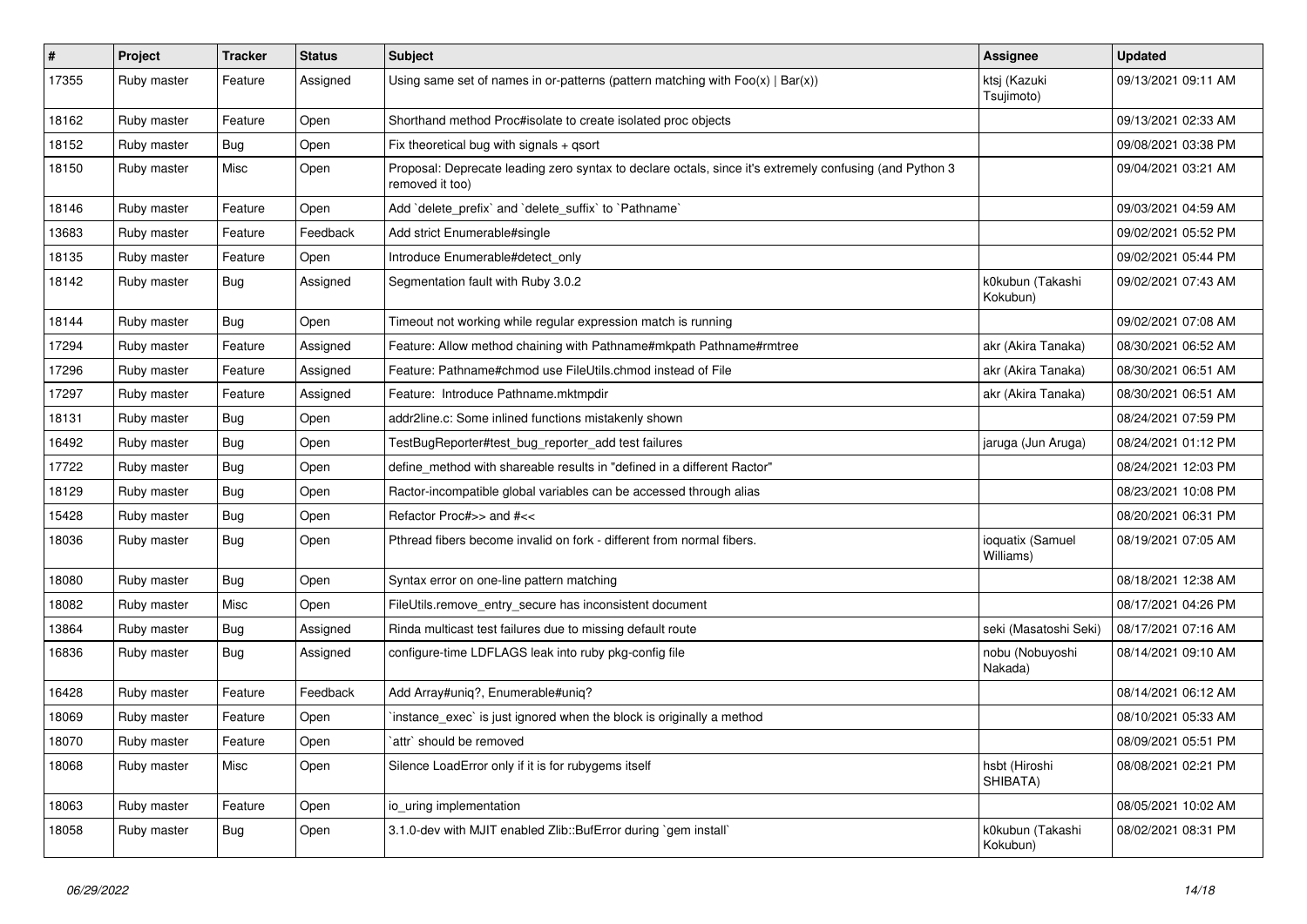| $\vert$ # | Project     | <b>Tracker</b> | <b>Status</b> | <b>Subject</b>                                                                          | <b>Assignee</b>               | <b>Updated</b>      |
|-----------|-------------|----------------|---------------|-----------------------------------------------------------------------------------------|-------------------------------|---------------------|
| 18057     | Ruby master | Feature        | Open          | Introduce Array#mean                                                                    |                               | 08/02/2021 02:16 PM |
| 18049     | Ruby master | <b>Bug</b>     | Feedback      | Cannot build ruby-3.0.2 on NetBSD                                                       |                               | 08/01/2021 12:36 AM |
| 18055     | Ruby master | Feature        | Open          | Introduce                                                                               |                               | 07/30/2021 09:30 AM |
| 18042     | Ruby master | Feature        | Feedback      | YARV code optimization                                                                  |                               | 07/27/2021 09:11 PM |
| 13514     | Ruby master | Feature        | Open          | [PATCH] thread_pthread.c (native_sleep): preserve old unblock function                  |                               | 07/27/2021 11:41 AM |
| 13502     | Ruby master | Feature        | Open          | remove unused Array#to s implementation                                                 |                               | 07/27/2021 11:41 AM |
| 12992     | Ruby master | Feature        | Open          | ArgumentError if hostname is missing                                                    |                               | 07/27/2021 11:40 AM |
| 15305     | Ruby master | Feature        | Open          | [PATCH] include/ruby/ruby.h (RB_ALLOCV*): remove GC guard                               | nobu (Nobuyoshi<br>Nakada)    | 07/27/2021 11:39 AM |
| 11373     | Ruby master | Feature        | Open          | Add command line option to query valid values for --dump                                |                               | 07/27/2021 11:09 AM |
| 10755     | Ruby master | Feature        | Open          | Use rb_define_alias instead of rb_define_method for rb_cHash                            |                               | 07/27/2021 11:09 AM |
| 10549     | Ruby master | Feature        | Open          | Deprecate each_with_index and each_with_object in favor of with_index and with_object   | matz (Yukihiro<br>Matsumoto)  | 07/27/2021 11:09 AM |
| 10287     | Ruby master | Feature        | Open          | rename COLON3 to COLON2_HEAD.                                                           | matz (Yukihiro<br>Matsumoto)  | 07/27/2021 09:34 AM |
| 11431     | Ruby master | Feature        | Open          | [PATCH] rb_parser_compile_*: remove volatile arg                                        |                               | 07/27/2021 07:27 AM |
| 10473     | Ruby master | Feature        | Open          | Change Date#to_datetime to use local time                                               |                               | 07/23/2021 07:08 PM |
| 14274     | Ruby master | Feature        | Open          | Merge Std-Lib Time Class into Core                                                      |                               | 07/19/2021 07:54 AM |
| 11500     | Ruby master | Feature        | Open          | [RFC] rename Queue to UnboundedQueue                                                    |                               | 07/19/2021 07:48 AM |
| 14851     | Ruby master | Feature        | Open          | [PATCH] thread_pthread.c: remove non-sleepy timer thread implementation                 |                               | 07/19/2021 05:23 AM |
| 14901     | Ruby master | Feature        | Assigned      | [PATCH] do not block SIGCHLD in normal Ruby Threads                                     | normalperson (Eric<br>Wong)   | 07/19/2021 05:23 AM |
| 17994     | Ruby master | Feature        | Open          | Clarify `IO.read` behavior and add `File.read` method                                   |                               | 07/16/2021 03:04 AM |
| 17938     | Ruby master | Feature        | Open          | Keyword alternative for boolean positional arguments                                    |                               | 07/15/2021 06:46 AM |
| 18002     | Ruby master | Bug            | Open          | s390x: Tests failing without LC_ALL env                                                 | jaruga (Jun Aruga)            | 07/12/2021 04:30 PM |
| 17664     | Ruby master | <b>Bug</b>     | Assigned      | Behavior of sockets changed in Ruby 3.0 to non-blocking                                 | ioquatix (Samuel<br>Williams) | 07/12/2021 10:28 AM |
| 15993     | Ruby master | Bug            | Open          | 'require' doesn't work if there are Cyrillic chars in the path to Ruby dir              |                               | 07/09/2021 04:08 PM |
| 17924     | Ruby master | Feature        | Open          | Range#infinite?                                                                         |                               | 07/08/2021 11:58 PM |
| 17931     | Ruby master | <b>Bug</b>     | Open          | Compile fails setup option nodynamic                                                    |                               | 07/07/2021 08:51 AM |
| 13129     | Ruby master | Feature        | Assigned      | Refinements cannot refine method_missing and respond_to_missing?                        | matz (Yukihiro<br>Matsumoto)  | 07/03/2021 10:45 PM |
| 16805     | Ruby master | Misc           | Assigned      | Coroutine's license is unclear                                                          | ReiOdaira (Rei<br>Odaira)     | 07/01/2021 10:09 PM |
| 17833     | Ruby master | Feature        | Open          | add IO.readinto(b) where b is a bytes like object that is you can get a memoryview from |                               | 06/30/2021 02:36 PM |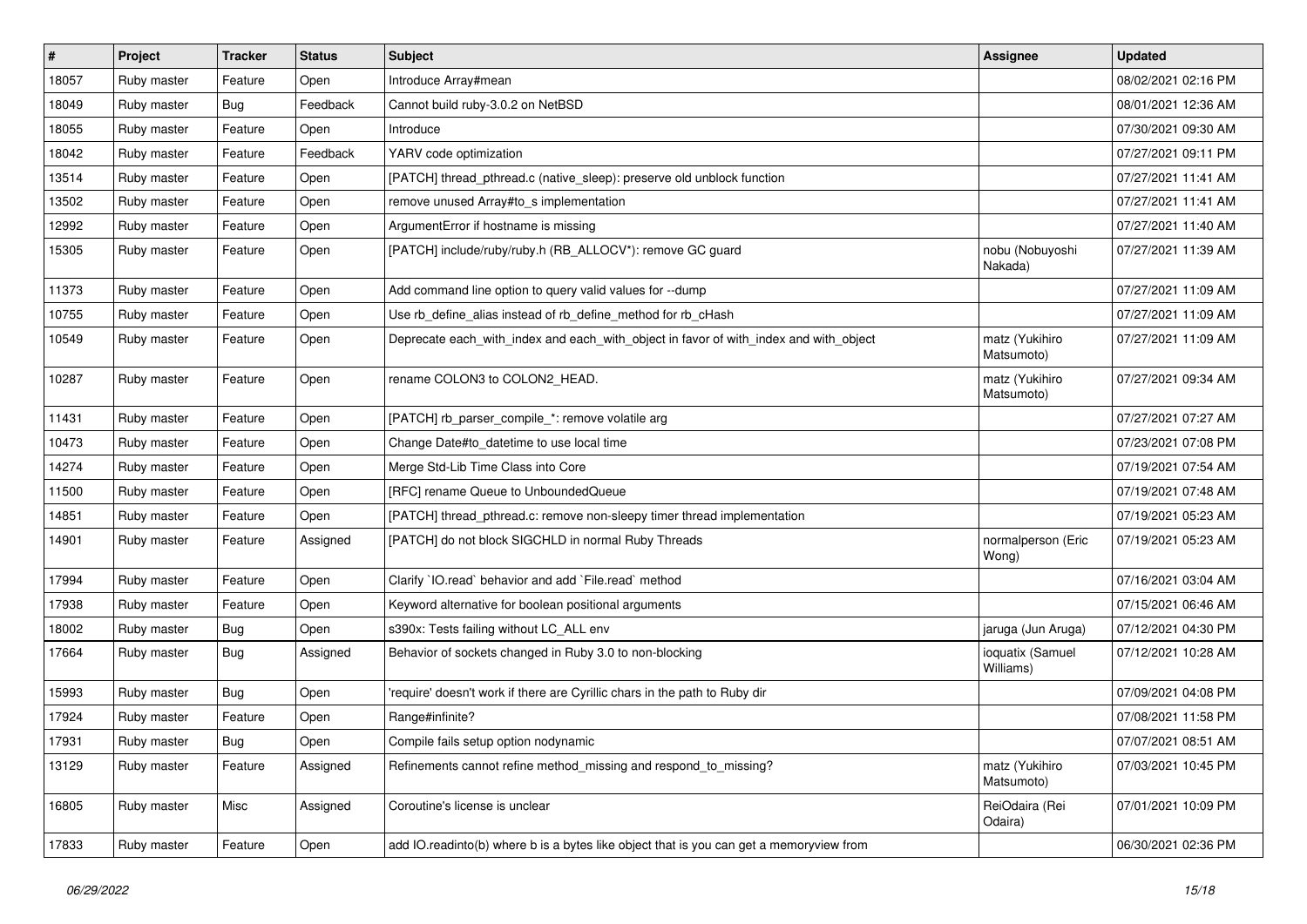| #     | Project     | <b>Tracker</b> | <b>Status</b> | <b>Subject</b>                                                                                                          | <b>Assignee</b>              | <b>Updated</b>      |
|-------|-------------|----------------|---------------|-------------------------------------------------------------------------------------------------------------------------|------------------------------|---------------------|
| 17992 | Ruby master | Feature        | Feedback      | Upstreaming the htmlentities gem into CGI#.(un)escape_html                                                              |                              | 06/30/2021 02:26 PM |
| 17662 | Ruby master | Misc           | Assigned      | The heredoc pattern used in tests does not syntax highlight correctly in many editors                                   | nobu (Nobuyoshi<br>Nakada)   | 06/30/2021 12:54 PM |
| 18013 | Ruby master | Bug            | Open          | Unexpected results when mxiing negated character classes and case-folding                                               |                              | 06/29/2021 12:05 PM |
| 18012 | Ruby master | <b>Bug</b>     | Open          | Case-insensitive character classes can only match multiple code points when top-level character class is<br>not negated |                              | 06/29/2021 08:35 AM |
| 18010 | Ruby master | Bug            | Open          | Character class with single character gets case-folded with following string                                            |                              | 06/28/2021 09:30 AM |
| 18009 | Ruby master | Bug            | Open          | Regexps \w and \W with /i option and /u option produce inconsistent results under nested negation and<br>intersection   |                              | 06/28/2021 09:09 AM |
| 18005 | Ruby master | Feature        | Open          | Enable non-blocking 'binding.irb'.                                                                                      |                              | 06/24/2021 07:20 PM |
| 14378 | Ruby master | Feature        | Open          | Increase Fixnum range on Windows from 31 bits to 63 bits                                                                |                              | 06/18/2021 07:31 PM |
| 14582 | Ruby master | <b>Bug</b>     | Open          | Unable to use `method_entry` and `method_return` tracing probes since 2.5                                               |                              | 06/18/2021 06:08 PM |
| 17999 | Ruby master | Bug            | Open          | TestMethod#test_zsuper intermittent timeout error on raspbian10-aarch64 CI                                              |                              | 06/18/2021 01:33 AM |
| 14275 | Ruby master | Feature        | Open          | GC not aggressive enough                                                                                                |                              | 06/17/2021 06:54 PM |
| 14570 | Ruby master | Feature        | Open          | Make File.expand_path/real_path casing consistent on Windows                                                            |                              | 06/17/2021 04:22 PM |
| 11779 | Ruby master | Bug            | Feedback      | Module#using does not make sense as a method                                                                            | matz (Yukihiro<br>Matsumoto) | 06/17/2021 09:58 AM |
| 16962 | Ruby master | Feature        | Feedback      | Make IO.for_fd autoclose option default to false                                                                        |                              | 06/17/2021 06:54 AM |
| 16951 | Ruby master | Bug            | Assigned      | Consistently referer dependencies                                                                                       | hsbt (Hiroshi<br>SHIBATA)    | 06/17/2021 06:15 AM |
| 17990 | Ruby master | Bug            | Open          | Inconsistent behavior of Regexp quantifiers over characters with complex case foldings                                  |                              | 06/15/2021 11:59 AM |
| 17989 | Ruby master | Bug            | Open          | Case insensitive Regexps do not handle characters with overlapping case foldings                                        |                              | 06/15/2021 11:43 AM |
| 17950 | Ruby master | Feature        | Open          | Unable to pattern-match against a String key                                                                            |                              | 06/15/2021 11:42 AM |
| 17944 | Ruby master | Feature        | Open          | Remove Socket.gethostbyaddr and Socket.gethostbyname                                                                    |                              | 06/10/2021 08:26 AM |
| 10320 | Ruby master | Feature        | Open          | require into module                                                                                                     |                              | 06/10/2021 08:15 AM |
| 17683 | Ruby master | Misc           | Open          | Current status of beginless range (experimental or not)                                                                 |                              | 06/05/2021 07:22 AM |
| 17925 | Ruby master | <b>Bug</b>     | Open          | Pattern matching syntax using semicolon one-line                                                                        |                              | 06/04/2021 03:08 PM |
| 13298 | Ruby master | <b>Bug</b>     | Assigned      | mingw SEGV TestEnumerable#test_callcc                                                                                   | nobu (Nobuyoshi<br>Nakada)   | 06/04/2021 03:41 AM |
| 17926 | Ruby master | Bug            | Open          | spec/ruby/core/file/atime_spec.rb: a random failing test on Travis ppc64le                                              |                              | 06/02/2021 04:35 PM |
| 8460  | Ruby master | Feature        | Assigned      | PATCH: optparse: add keep_unknown option                                                                                | nobu (Nobuyoshi<br>Nakada)   | 05/27/2021 10:07 PM |
| 17884 | Ruby master | Feature        | Open          | locindex for profiling tools                                                                                            | ko1 (Koichi Sasada)          | 05/24/2021 04:17 PM |
| 17792 | Ruby master | Bug            | Open          | make notes and make test fail with Ruby3.0.1p64 RaspberryPI 4B Ubuntu 20.10 ARM64                                       |                              | 05/23/2021 08:23 PM |
| 17210 | Ruby master | Feature        | Open          | More readable and useful `Set#inspect`                                                                                  | knu (Akinori MUSHA)          | 05/19/2021 10:12 PM |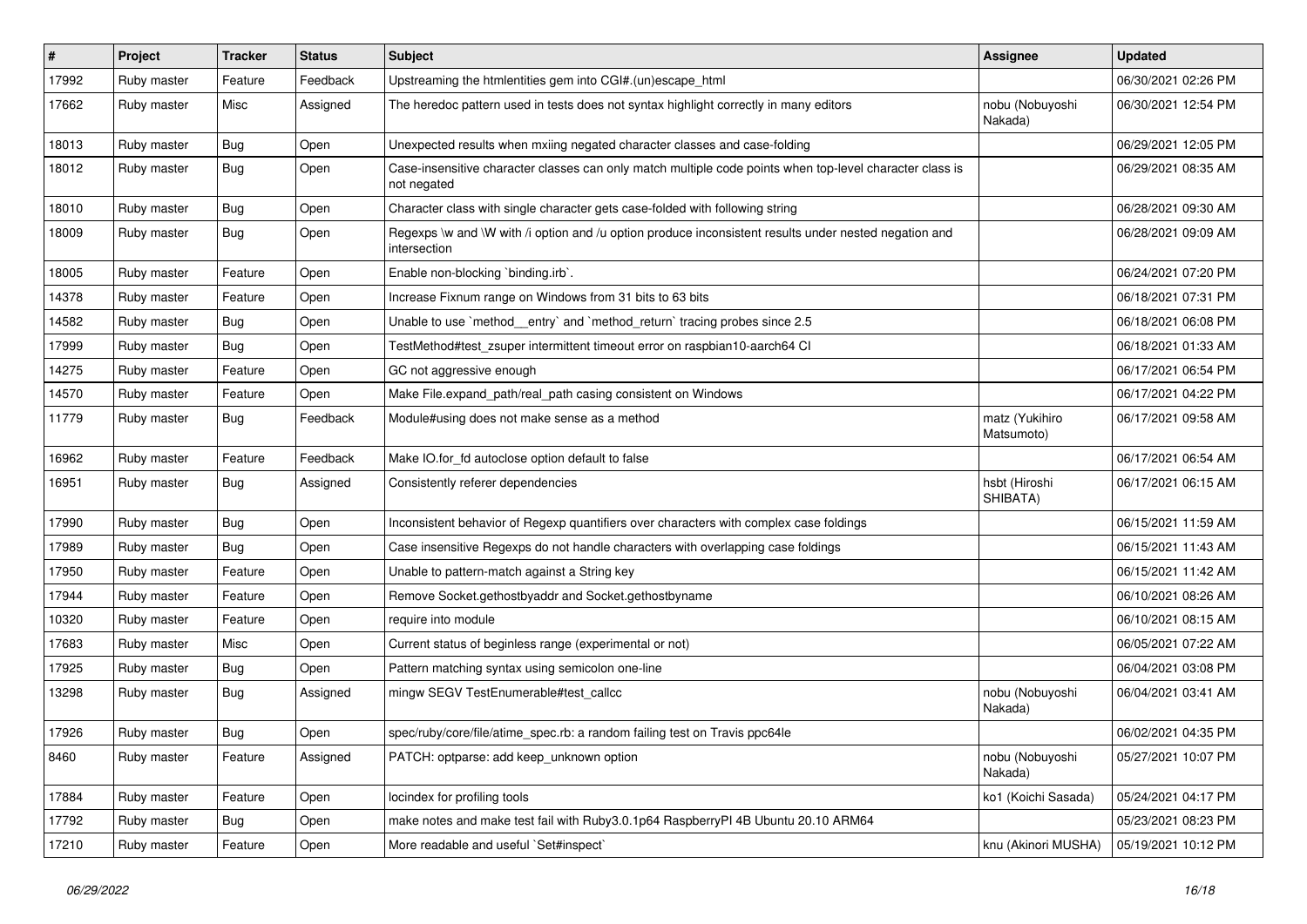| $\sharp$ | Project     | <b>Tracker</b> | <b>Status</b> | <b>Subject</b>                                                                 | <b>Assignee</b>              | <b>Updated</b>      |
|----------|-------------|----------------|---------------|--------------------------------------------------------------------------------|------------------------------|---------------------|
| 17859    | Ruby master | Feature        | Open          | Start IRB when running just `ruby`                                             |                              | 05/14/2021 07:54 AM |
| 17856    | Ruby master | Feature        | Open          | ary.member? is slower than ary.include?                                        |                              | 05/11/2021 10:12 AM |
| 17844    | Ruby master | Feature        | Open          | Support list of methods to test with respond to?                               |                              | 05/06/2021 07:00 PM |
| 17834    | Ruby master | Feature        | Open          | Add a Bytes and BytesArray class that implement memoryview                     |                              | 05/06/2021 02:22 PM |
| 17851    | Ruby master | Feature        | Open          | ruby extension for memoryview                                                  |                              | 05/05/2021 03:15 PM |
| 17825    | Ruby master | Feature        | Open          | Uniformize Float::INFINITY and Date::infinity.new                              |                              | 05/04/2021 01:43 AM |
| 17647    | Ruby master | Feature        | Open          | Print register `r11` on 32-bit ARM Linux                                       |                              | 04/30/2021 11:22 AM |
| 17830    | Ruby master | Feature        | Open          | Add Integer#previous and Integer#prev                                          | matz (Yukihiro<br>Matsumoto) | 04/27/2021 11:35 PM |
| 17016    | Ruby master | Feature        | Open          | Enumerable#accumulate                                                          |                              | 04/27/2021 03:14 PM |
| 9010     | Ruby master | Bug            | Assigned      | ./configure --prefix= cannot handle directories with spaces                    | nobu (Nobuyoshi<br>Nakada)   | 04/26/2021 10:38 PM |
| 17829    | Ruby master | Misc           | Open          | Clang/LLVM correctness of x64-mingw32 build (`shorten-64-to-32` warnings)      |                              | 04/26/2021 04:23 PM |
| 17817    | Ruby master | Bug            | Open          | --jit outputs ./tmp/_ruby_mjit_*.h: No such file or directory on with TMP      |                              | 04/22/2021 11:57 AM |
| 17790    | Ruby master | Feature        | Open          | Have a way to clear a String without resetting its capacity                    |                              | 04/21/2021 11:27 PM |
| 17815    | Ruby master | Misc           | Open          | Snapcraft Ruby plugin                                                          |                              | 04/20/2021 07:59 PM |
| 12543    | Ruby master | Feature        | Assigned      | explicit tail call syntax: foo() then return                                   | matz (Yukihiro<br>Matsumoto) | 04/18/2021 03:02 PM |
| 17808    | Ruby master | Feature        | Open          | Feature Request: JS like splat of Object properties as named method parameters |                              | 04/17/2021 11:43 PM |
| 11230    | Ruby master | <b>Bug</b>     | Open          | Should rb_struct_s_members() be public API?                                    |                              | 04/17/2021 05:06 PM |
| 17753    | Ruby master | Feature        | Open          | Add Module#namespace                                                           |                              | 04/17/2021 08:04 AM |
| 17749    | Ruby master | Feature        | Open          | Const source location without name                                             |                              | 04/17/2021 07:38 AM |
| 17797    | Ruby master | Feature        | Open          | MIPS support for addr2line.c                                                   |                              | 04/13/2021 03:49 AM |
| 17786    | Ruby master | Feature        | Open          | Proposal: new "ends" keyword                                                   |                              | 04/11/2021 01:40 AM |
| 16816    | Ruby master | Feature        | Open          | Prematurely terminated Enumerator should stay terminated                       |                              | 04/09/2021 09:24 PM |
| 12133    | Ruby master | Feature        | Feedback      | Ability to exclude start when defining a range                                 |                              | 04/07/2021 06:49 AM |
| 17773    | Ruby master | Feature        | Open          | Alias `Numeric#zero?` and `Float#zero?` as `Numeric#empty?` and `Float#empty?` |                              | 04/02/2021 03:39 PM |
| 17771    | Ruby master | Feature        | Open          | String#start_with? should not construct MatchData or set \$~                   |                              | 04/02/2021 02:49 PM |
| 12689    | Ruby master | Bug            | Open          | Thread isolation of $\gamma$ and $\gamma$                                      |                              | 04/01/2021 08:51 PM |
| 17758    | Ruby master | Feature        | Open          | Provide Hash#count for performance improvement                                 |                              | 03/28/2021 06:39 PM |
| 17354    | Ruby master | Bug            | Open          | Module#const_source_location is misleading for constants awaiting autoload     |                              | 03/26/2021 05:56 PM |
| 17679    | Ruby master | <b>Bug</b>     | Assigned      | Ractor incoming channel can consume unlimited resources                        | ko1 (Koichi Sasada)          | 03/26/2021 09:16 AM |
| 17743    | Ruby master | Feature        | Open          | Show argument types in backtrace                                               |                              | 03/25/2021 06:39 PM |
| 17682    | Ruby master | Feature        | Open          | String#casecmp performance improvement                                         |                              | 03/24/2021 02:29 PM |